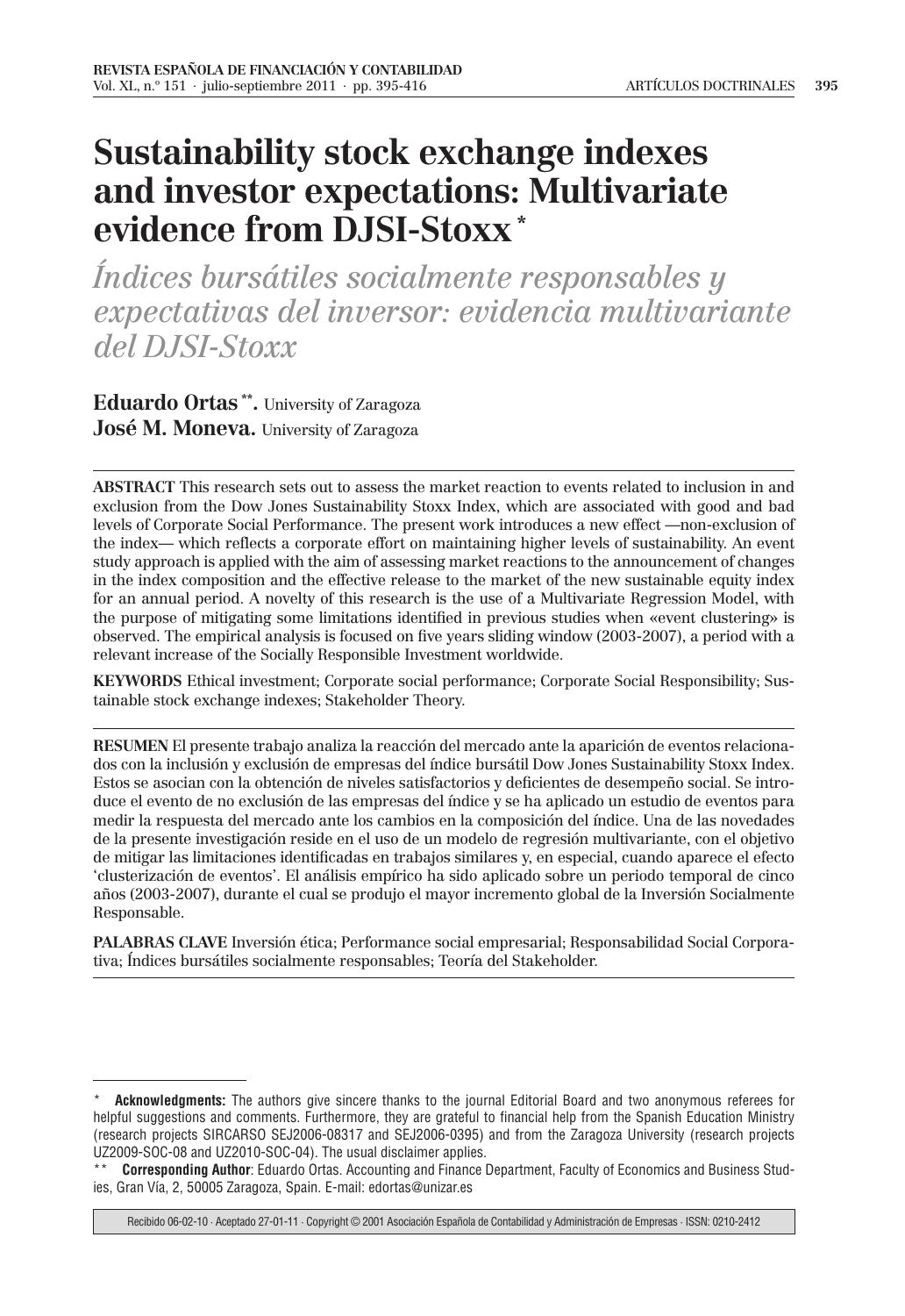## **1. INTRODUCTION**

Socially Responsible Investment (SRI), also known as «ethical investment» and «sustainable investment» (Renneboog *et al*., 2008), considers factors such as environmental preservation, respect for human rights and other social issues. SRI refers to a strategy where investors make investment decisions based on their social and ethical principles. This investment model, focused on SRI funds or SRI equity indexes and assets, gives investors the opportunity to match their investment policy with their own values and principles (Domini, 2001). The development of SRI provides the market a new investment model, which is not exclusively based on economic-financial criteria. The growth of SRI at both global and European levels has been significant during the last decade. A recent study by Eurosif (2010) shows that the SRI market has almost doubled, with total European SRI Assets under Management (AuM) now reaching approximately  $\epsilon$ 5 trillion at the end of 2009, whereas they were only  $\epsilon$ 2.7 trillion in 2007.

The relevance of the SRI is linked to the emergence of socially responsible stock exchange indexes (e. g. Dow Jones Sustainability Indexes, FTSE4GOOD Indexes, Domini 400, etc.), that carry out a selection of companies based on economic, social and environmental performance criteria (Consolandi *et al.*, 2009). From the business perspective, a firm listed on any socially responsible equity index can obtain alternative funds from non-conventional investors concerned about sustainable development and social well-being (Curran and Moran, 2007). In this context, companies have available incentives to incorporate Corporate Social Responsibility (CSR) criteria into their strategic management.

The present paper sets out to assess the market reaction to events related to inclusion in and exclusion from a SRI equity index, which are associated with the firms obtaining good and bad levels of Corporate Social Performance (CSP). Empirical analysis is supported by an event study of the changes in composition of the Dow Jones Sustainability Stoxx Index (DJSI-Stoxx). One of the contributions of this paper is the analysis of stock market reactions to the fact that firms listed on the DJSI-Stoxx were non-excluded in the different annual review processes. This effect has been partially considered by the literature, but from a different perspective. Thus, Becchetti, *et al*. (2008) measures the Corporate Financial Performance (CFP) construct by financial ratios instead of the market-based measures proposed in this research. Our research allows us to assess whether the efforts of different firms to continue being sustainability leaders in their industries are rewarded by the stock market. This is very important for companies because a positive market valuation could lead to an increase in their reputational levels (Fombrun and Shanley, 1990; Fombrun, 2001; Fischer and Reuber, 2007; Puncheva, 2008), which can be a source of competitive advantage and might improve the firms' financial performance both at the sort and long-term (Barringer and Harrison, 2000; Ruf *et al*., 2001; Lorca and García-Díez, 2004). To that aim, and in line with prior research in the field (Becchetti *et al.*, 2008), non-exclusion from the DJSI-Stoxx is associated with a firm effort to «maintain» a high firm commitment with the sustainable development principles, social justice and environmental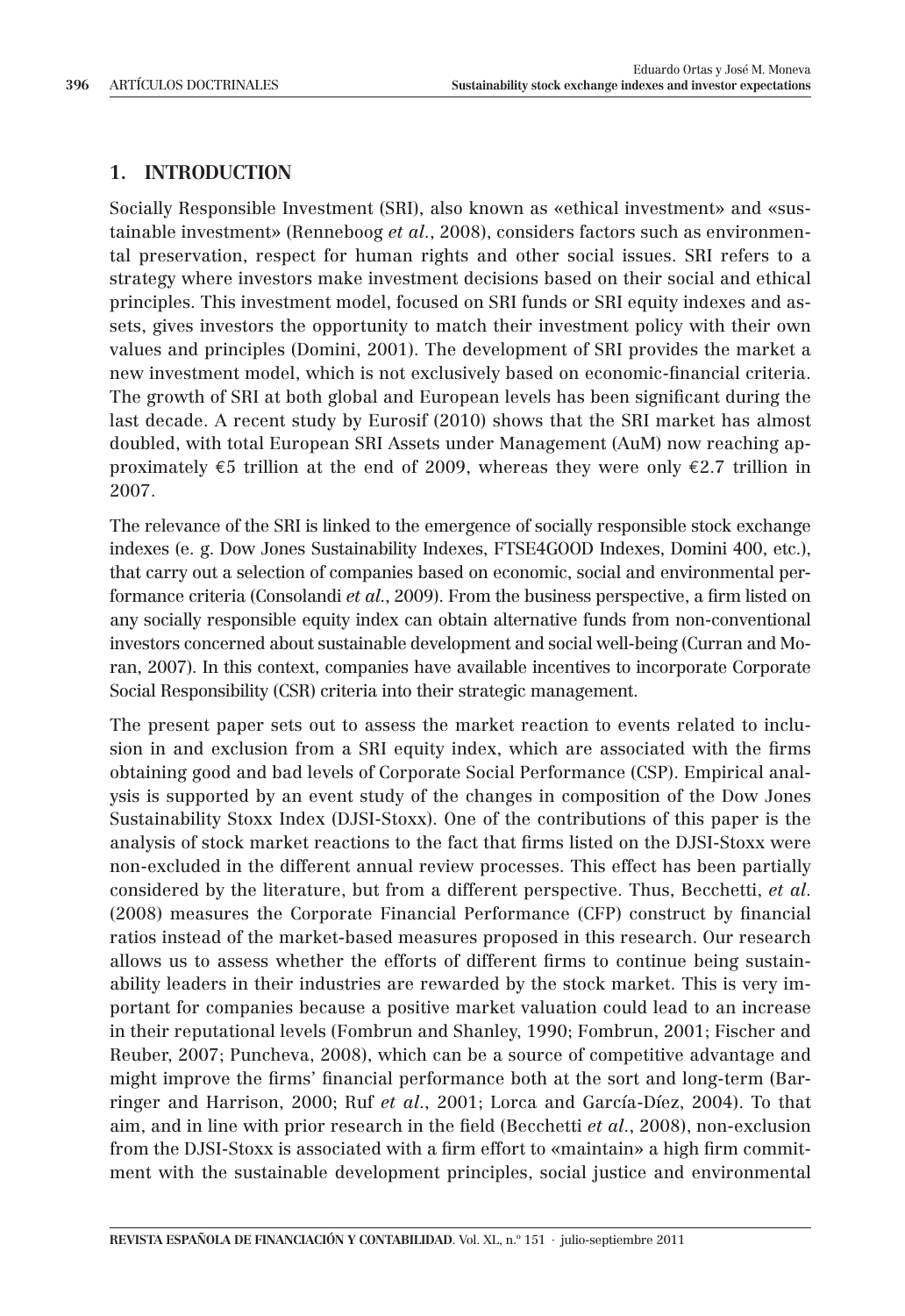preservation. Another relevant issue is the consideration of a five-year sliding window (2003-2007), which is a period with a high increase of SRI at a global level, and when the investors reached a significant knowledge about SRI equity indexes. This matter has not been reflected in current literature and will turn the estimates more robust than the obtained in other similar works applied to older samples (Curran and Moran, 2007). One novelty of this research consists on conducting an event study that uses a Multivariate Regression Model (MVRM), and so overcomes some limitations identified in similar works (Curran and Moran, 2007; Consolandi *et al*., 2009), which are frequently based on the traditional «market model», also known as the «FFJR» model, proposed by Fama *et al*. (1969).

The rest of the paper is structured as follows. In the next section, the theoretical framework is analysed and the research hypotheses are proposed. The third section introduces the sample, as well as the methodology applied to the empirical model. The fourth section contains the main results and discussion. Finally, the conclusions of the study are put forward in the last section.

# **2. LITERATURE REVIEW AND HYPOTHESES**

## **2.1. CSP AND CFP: THEORETICAL ISSUES**

Neoclassical Economic Theory principles state that in the absence of externalities and monopolies (and when all goods are priced), social welfare is maximized when each firm in an economy maximizes its total market value (Jensen, 2002). According to this approach, managers are concerned to maximize profits in accordance with the law (Friedman, 1962). Under this scheme, the manager's responsibility refers to conduct the business considering the shareholders demands to make as much money as possible (Friedman, 1970). This business approach assumes that the corporate social and economic objectives are opposite, so that social spending comes at the expense of its economic results. Nowadays, these ideas have been hardly questioned in managerial literature. Thus, Kramer and Porter (2006) state that the distinction between corporations' social and economic objectives may be a false dichotomy, because it represents an obsolete perspective in an open world of knowledge-based competition.

Freeman (1984) established the groundwork for developing a new managerial model based on the stakeholder approach, which incorporated the demands from agents, hitherto ignored, into the heart of corporate strategic management. These are employees, the institutions, the environment, customers and suppliers, among others. This theoretical approach considers that a firm cannot maximize value if it ignores the interest of its stakeholders (Jensen, 2002). Stakeholder Theory began to offer specifics about to whom a company should be responsible and about what specific interests and rights were at risk (Freeman, 1984; Mitchell *et al*., 1997). As recently indicated by Freeman (2008), the purpose of the corporation might not be linked to maximize profits, given that they are an outcome of a well-managed company. Moreover, Wood (2008, p. 161) states that «corporations that cannot earn profits legally, ethically and responsibly do not deserve to survive, nor can our planet afford for businesses to continue to treat their stakeholders as just another environ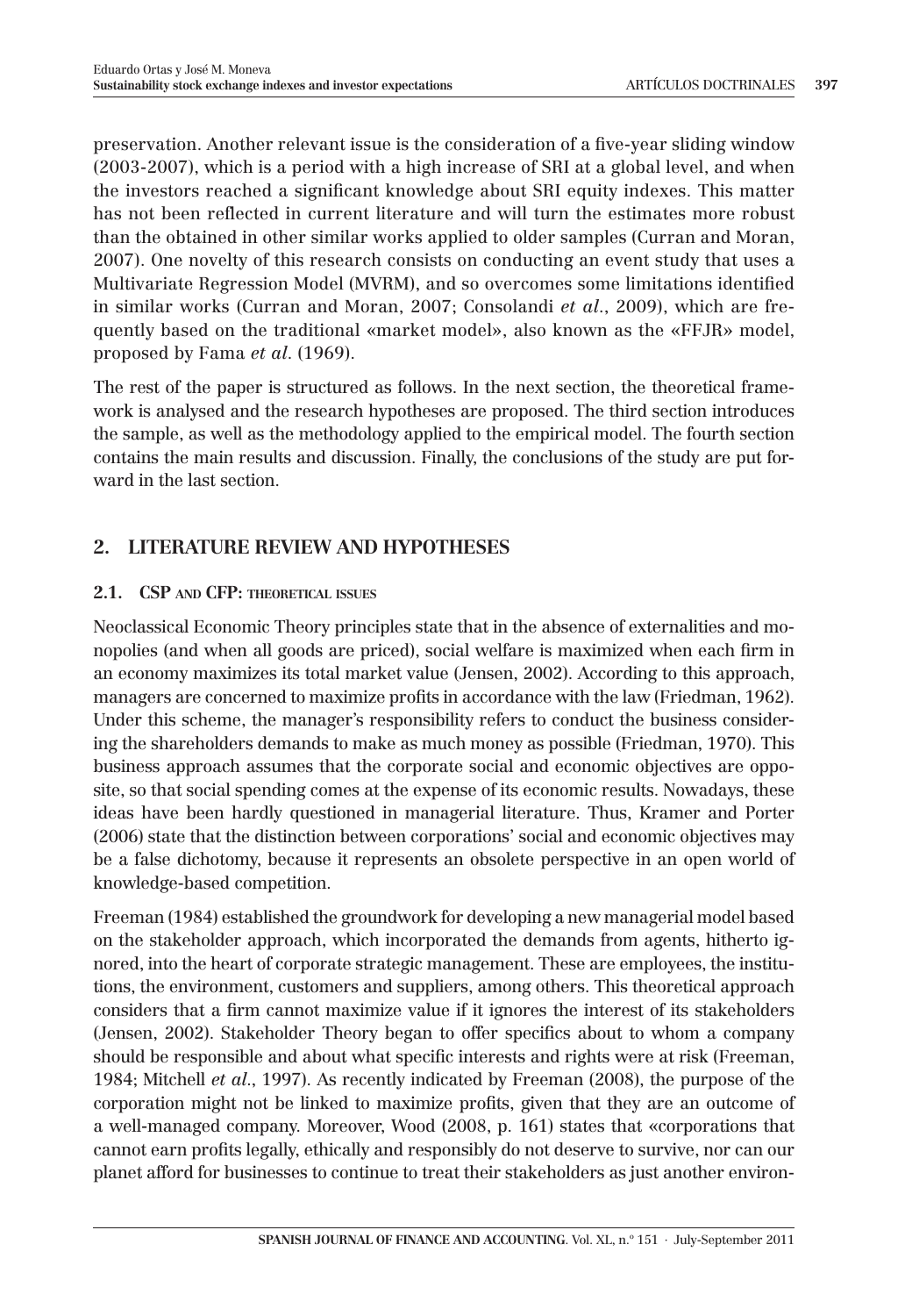mental factor to be managed». However, Jensen (2002) noted that because the advocates of Stakeholder Theory refuse to specify how to make the necessary tradeoffs among these competing interests, they leave managers with a framework that hinders them to make useful decisions. Thus, with no way to keep score, this theory performs managers unaccountable for their actions (Jensen, 2002).

Arising from analyses based on Stakeholder Theory, the concept of CSP appears, which is defined in the literature as a way of organizing the inputs, throughputs, outputs and outcomes of the corporate activity, so that stakeholders might achieve the transparency and assurance of goal attainment that is required for their legitimate interests to be met (Carroll, 1979; Wartick and Cochran, 1985; Wood, 1991). The CSP construct consists of three dimensions: policies, programs and observable outcomes linked to the firm's relationship with society (Wood, 1991). Outcomes are divided into three types: the social impact of corporate behaviour, regardless of the motivation for this behaviour or the process by which it occurs; the programs to implement responsibility; and the policies developed by companies to handle social issues and stakeholder interests.

Much of the research into Stakeholder Theory has intended to link the level of CSP to the success of the company, measured by financial indicators. There is currently a plethora of academic papers focused on testing whether there is any relationship between CSP and CFP (see Roman *et al*., 1999; Margolis and Walsh, 2003; Orlitzky *et al*., 2003; Wu, 2006; Van Beurden and Gössling, 2008). Most of them argue that a firm's success is associated with adopting management principles, based on the idea that stakeholders have moral claims which should be recognized. In other words, the companies may increase their total value carrying out several actions that are expected to affect positively an identifiable social stakeholder's welfare. The present work uses the Stakeholder Theory proposals to justify the research hypotheses and when discussing the obtained results. This research seeks to add more debate to the idea that maximising profits or the shareholders' value is a consequence of a well-managed company (Freeman, 2008), and this involves to take into account the different stakeholders' claims.

#### **2.2. CSP AND CFP: PREVIOUS FINDINGS AND THE MISSING LINKS**

Research about the possible link between CSP and CFP theoretical constructs dates back from the second half of the  $20<sup>th</sup>$  century. However, it was during the 90s when the scientific works about that topic reached a very significant quote in managerial research field (see Table I). A detailed analysis of the results obtained by each one of these studies has been addressed by some the meta-analysis (Roman *et al*., 1999; Margolis and Walsh, 2003; Orlitzky *et al*., 2003; Wu, 2006; Van Beurden and Gössling, 2008). The meta-analysis carried out by Roman *et al*. (1999), concludes that 63.5% of previous research about the CSP and CFP relationship provides a positive sign, about 27% shows a neutral link, and the rest 9.5% indicates that these theoretical constructs are negatively linked. More recent meta-analyses evidence a predominant positive relationship between CSP and CFP concepts (Margolis and Walsh, 2003; Wu, 2006; Van Beurden and Gössling, 2008).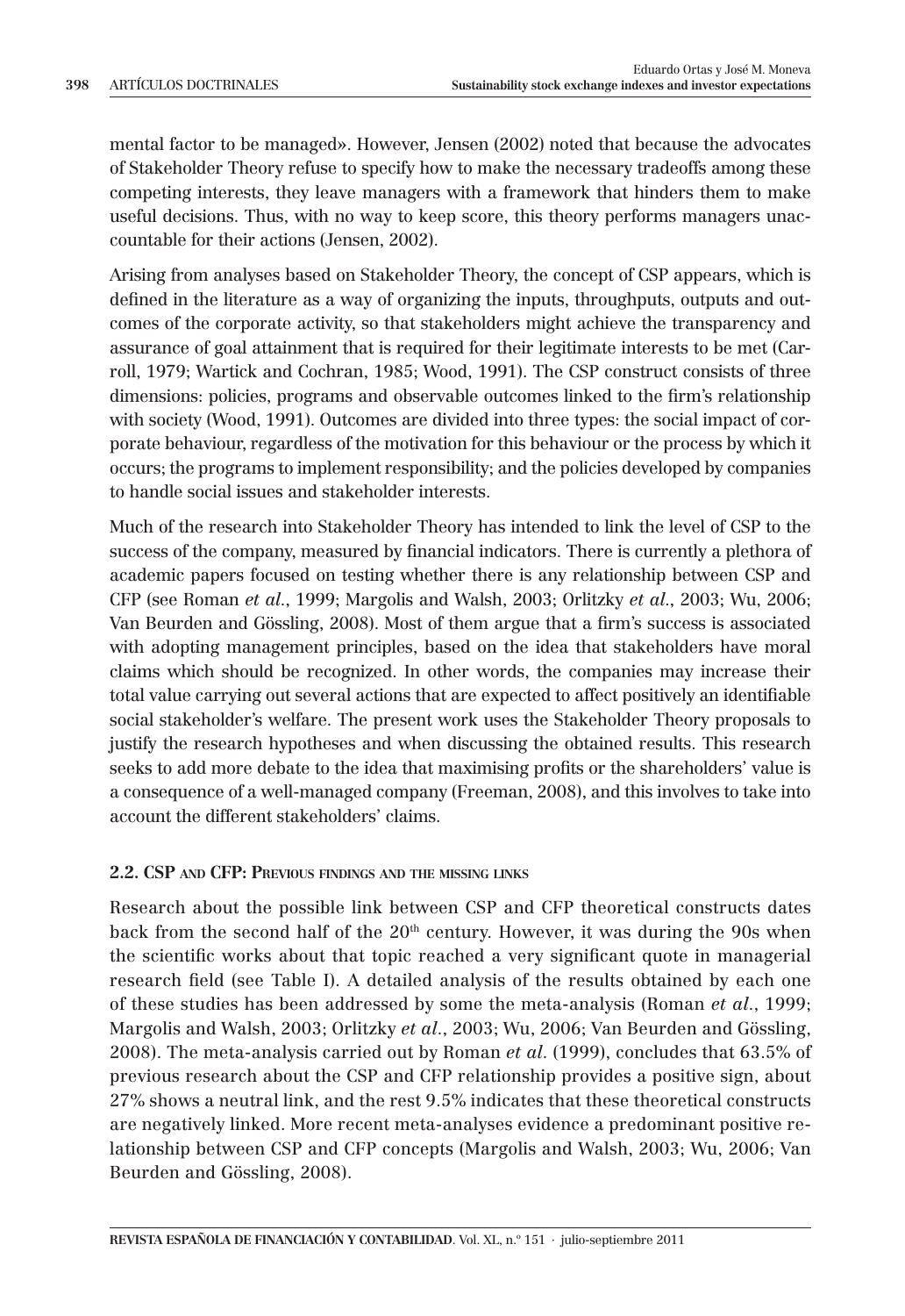| Positive Link                                                                                                                                                                                                                                                                                                                                                                                                                                                                                                            | Neutral Link                                                                                                                                                                                                              | Negative Link                                                                          |
|--------------------------------------------------------------------------------------------------------------------------------------------------------------------------------------------------------------------------------------------------------------------------------------------------------------------------------------------------------------------------------------------------------------------------------------------------------------------------------------------------------------------------|---------------------------------------------------------------------------------------------------------------------------------------------------------------------------------------------------------------------------|----------------------------------------------------------------------------------------|
| Hart and Ahuja, 1996<br>Klassen and McLaughlin, 1996<br>Pava and Krausz, 1996<br>Preston and O'Bannon, 1997<br>Russo and Fouts, 1997<br>Waddock and Graves, 1997<br>Brown, 1998<br>Judge and Douglas, 1998<br>Stanwick and Stanwick, 1998<br>Graves and Waddock, 1999<br>Carter et al., 2000<br>Dowell et al., 2000<br>Ruf et al., 2001<br>Kumar et al., 2002<br>Goll and Rasheed, 2004<br>Schnietz and Epstein, 2005<br>Barnett and Salomon, 2006<br>Luo and Battacharya, 2006<br>Peinado-Vara, 2006<br>He et al., 2007 | Arlow and Ackelsberg, 1991<br>Hamilton et al., 1993<br>Guerard, 1997<br>Balabanis et al., 1998<br>McWilliams and Siegel, 2000<br>Moore, 2001<br>Seifert et al., 2003<br>Seifert et al., 2004<br>Van de Velde et al., 2005 | Boyle <i>et al.</i> , 1997<br>Brammer et al., 2006<br>Lee et al., 2007<br>Olsson, 2007 |

**TABLE I RESEARCH ABOUT CSP AND CFP LINK**

However, the shadow of obtaining non-homogeneous results in the analysis of the CSP and CFP relationship is still present today (Freeman *et al*., 2010). This situation has been traditionally been related to the use of heterogeneous samples, methodologies, proxies of CSP and CFP, and time periods (Orlitzky *et al*., 2003). Additionally, Wood and Jones (1995) add the problem of the stakeholder mismatching effect, which appears when dependent and independent variables relating to different stakeholders are linked.

Specially, the disagreement about how to measure the CSP and CFP constructs has been one of the reasons in obtaining mixed results (Ullman, 1985; Belkaoui and Karpik, 1989; Donaldson, 1999; Jones and Wicks, 1999). For instance, Griffin and Mahon (1997) identified more than 80 different measures of CFP used in empirical research examining the CSP-CFP link. Also, CSP has been measured by a variety of proxies (Griffin and Mahon, 1997). Herremans *et al.* (1993) identified three dimensions for measuring the CSP construct: the extent of corporate disclosure on social and environmental matters and impacts; specific corporate actions, such as philanthropy, social programs and pollution control; and corporate reputation ratings, such as KLD and Fortune. Likewise, Orlitzky *et al*. (2003) observed that the CSP construct had been measured by CSP disclosures; CSP reputation rankings; social audits; CSP processes and observable outcomes; and, lastly, by managerial CSP principles and values. More recently, Wu (2006) identified different CSP proxies: annual report disclosures; pollution ratings; Moskowitz's ratings; KLD ratings; Fortune ratings; Business Ethics 100; corporate philanthropy; compliance; and responsive behaviour. Finally, a recent meta-analysis on the topic (van Beurder and Gössling, 2008) identifies similar measurements for CSP to those in Orlitzky *et al*. (2003) and Wu (2006). Under this scheme, in which a multitude of models appeared to measure the CSP and CFP constructs,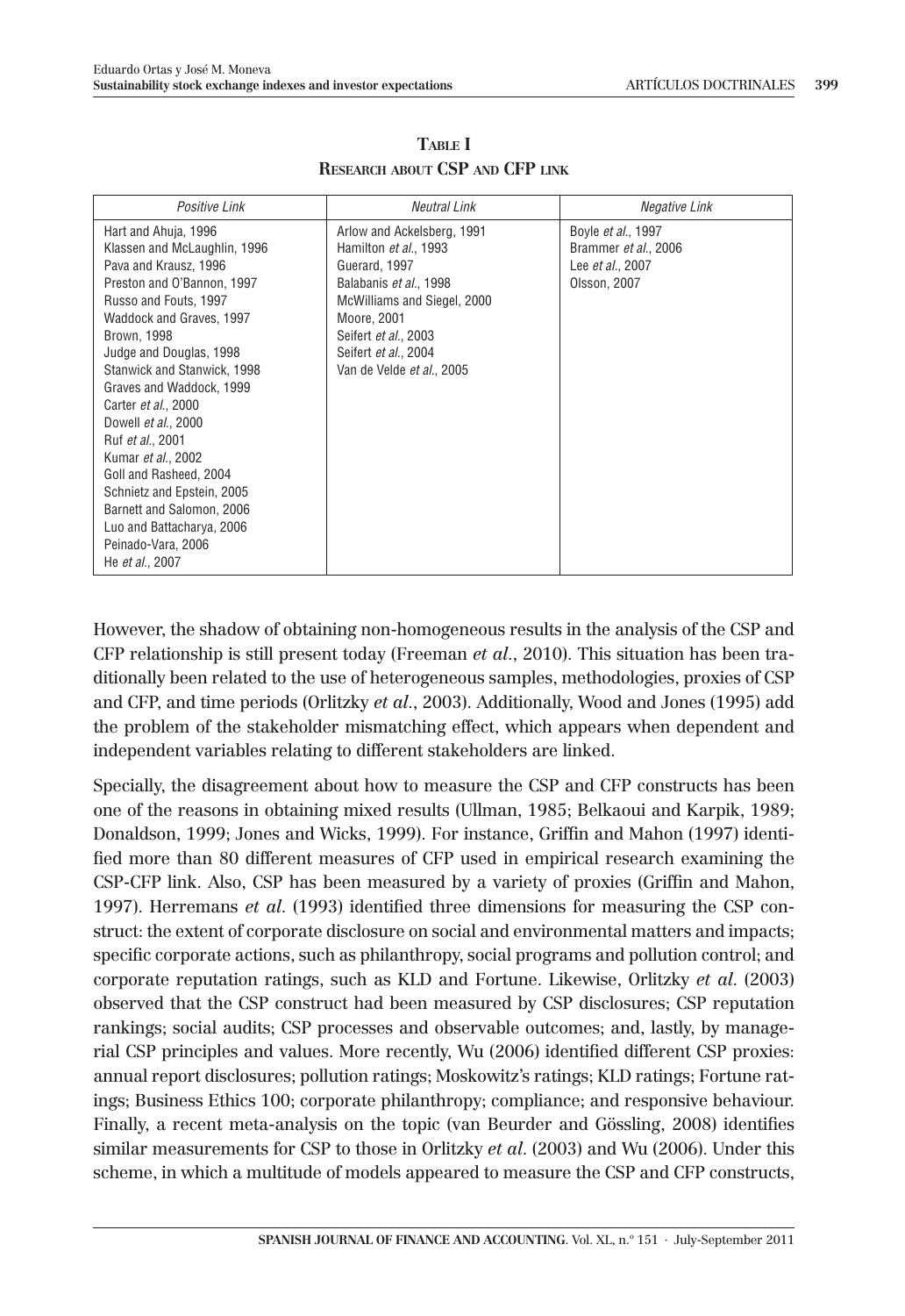it should not be surprising that the results obtained by prior research in the field have been inconclusive and contradictory.

In this work, we follow the recommendations of Orlitzky *et al*. (2003) on modelling CSP, which considers reputational rankings and ratings screened on a CSR basis as a proxy of CSP. This approach provides a better view of CSP for a range of corporations, given that those reputational ranking and ratings consider the perceptions of the different stakeholders about the performance obtained by the companies in the social, environmental and economic dimensions (Fombrun, 1998), thus, reinforcing the «triple bottom line» approach of society development appointed by Elkington (1997). The choice of this CSP measure is in line with the approaches used in other recent works (Curran and Moran, 2007; Consolandi *et al*., 2009), which indicate that being listed on reputable rankings or indexes (in this case the DJSI-Stoxx) is associated to good levels of CSP.

This research proposes another event to be analysed, which is related to the investor reaction to non-exclusion announcements from companies belonging to the DJSI-Stoxx. According to previous literature, the non-exclusion events are linked with companies obtaining superior corporate behaviour in terms of social welfare (Becchetti *et al*., 2008). The study of this event is relevant because if the expected reduction of companies' negative externalities is accompanied by a creation of aggregate economic value (and not merely shareholder return) equal or superior to that of non-socially responsible firms, they have incentives to adopt a socially responsible behaviour. In fact, this is why the evaluation of the effects of CSP on CFP have been a relevant topic in the managerial literature. Becchetti *et al.* (2008) analysed the non-exclusion event, but from a different point of view, being non-comparable with the objective proposed in the present paper. That work evaluates the financial impact of non-exclusions of companies belonging to the Domini Social Index, thus focused on other sample. The CFP construct is measured by financial ratios, such as, total sales per employees, research and development per worker, Return on Investment (ROI), Return on Equity (ROE), and Return on Capital Employed (ROCE). These CFP measures being accounting-based approaches do not match up with the model proposed by this research, focused on market based returns as the proxy of CFP. Although it is noted that both models for measuring CFP have their own benefits (van Beurden and Gössling, 2008), accounting-based measures reflect the organization's internal efficiency, while marketbased measures indicate the investor's expectation about the future financial development of the companies.

Another gap identified in researches on the topic refers to the limitations of their methodological standings. Different studies, as Curran and Moran (2007) and Consolandi *et al*. (2009), base their empirical analysis on the application of the FFJR model defined by the next equation:

$$
r_{i,t} = \alpha_i + \beta_i \cdot r_{m,t} + \mu_t \tag{1}
$$

Abnormal (or unexpected) returns are computed as the difference between the real and expected returns or through the residuals of the FFJR model  $(\mu_t)$ . This model presents two main limitations. Firstly, the FFJR model assumes that the equations' residuals are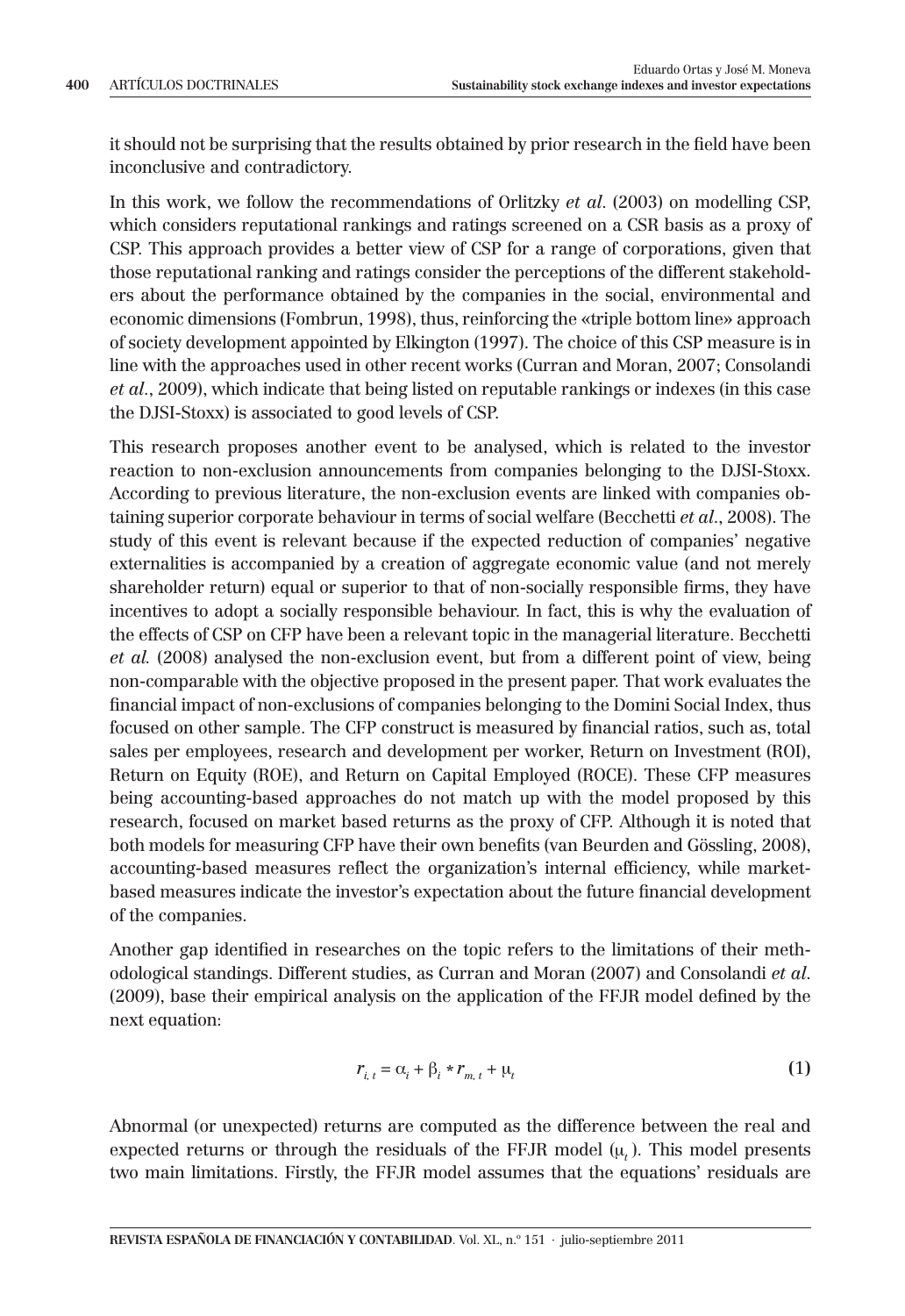independent and equally distributed between the different firms in the sample (Brown and Warner, 1985). This principle is not satisfied when similar events to the ones here are analysed, given that the dates of the announcements of inclusion in, exclusion and non-exclusion from the SRI equity indexes are the same for all firms, thereby creating the «event clustering effect» (Henderson, 1990). This issue leads to the appearance of contemporary correlation problems (Henderson, 1990; Salinger, 1992; Binder, 1998). Thus, the statistical tests to determine the significance of the estimates could present inconsistencies or lead to biased results, which could, in turn, produce mistakes in the acceptance or the rejection of the working hypotheses. Secondly, another point that could lead to obtain questionable conclusions refers to the computation of the average abnormal returns when the abnormal returns present a different sign among firms. Thereby, a non-significant cumulative average abnormal return may be obtained as a consequence of compensation for significant abnormal positive or negative returns. Thus, this model could generate identification problems whenever the sign of the abnormal returns differs between the firms under analysis (Binder, 1998).

This research overcomes these limitations proposing an application of a MVRM, which presents some advantages. Firstly, the abnormal returns are directly estimated in each equation. Secondly, the model incorporates heteroskedasticity and contemporaneous correlation between equations when testing the proposed hypotheses. These issues enable us to mitigate the event clustering problems. Finally, the problems arising from differences in the sign of the abnormal returns of the different equations are eliminated.

#### **2.3. HYPOTHESES**

This paper proposes some hypotheses to be empirically tested, which are closely linked to the principles established by the Stakeholder Theory proposals (Freeman, 1984; Agle *et al*., 2008; Freeman, 2010). According with that literature, incorporating/avoiding the multiple stakeholders' interests, when establishing the corporate strategic management policies, could enhance/damage their levels of CFP. Stakeholder Theory considers that there are different factors to explain why stakeholder management should be associated with higher financial performance (Jones 1995; Freeman, 2010). For instance, mutually beneficial stakeholder relationships can enhance the wealth-generation capacity of the corporation (Post *et al*., 2002). On the other hand, the lack of establish, and, more important, to «maintain» productive stakeholder's relationships is a failure to effectively manage the organization's capacity to generate future wealth (Post *et al*., 2002). On the basis of all of these considerations, the paper hypotheses are introduced:

Null Hypothesis related to H1, H2 and H3: «The stock price of the firms did not incorporate the information relating to the events under analysis, whether on inclusion (H1), exclusion (H2) or non-exclusion (H3) from DJSI-Stoxx».

- H1: «Announcements of the inclusion of a firm on the DJSI-Stoxx will lead to a significant increase in its market value».
- H2: «Announcements of the exclusion of a firm from the DJSI-Stoxx will lead to a significant decrease in its market value».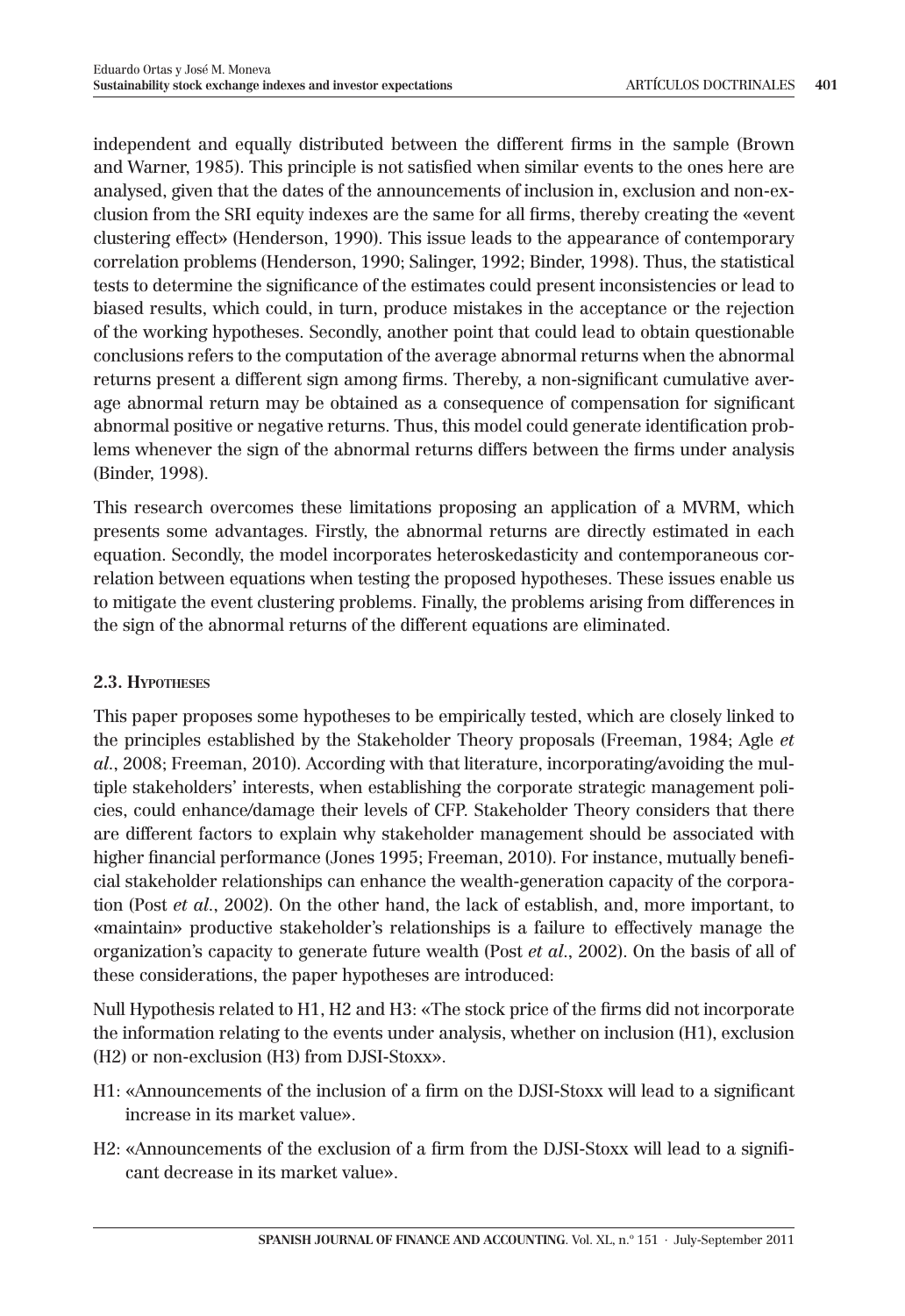H3: «Announcements of the non-exclusion of a firm from the DJSI-Stoxx will lead to a signifi cant increase in its market value».

Non-rejection of H1 would imply a positive market reaction to the inclusion of firms on the DJSI-Stoxx (an effect related with obtaining good levels of CSP). On the other hand, nonrejection of H2 means that the market penalized firms that were excluded from the DJSI-Stoxx (an event linked with firms achieving poor levels of CSP). Non-rejection of H3 would show that the effect of non-exclusion (associated with companies that show good levels of CSP) was significantly incorporated into the stock prices positively of the non-excluded firms. However, for the three hypotheses proposed, non-rejection of the null hypothesis would mean that the market did not react to the event under analysis (inclusion «H1», exclusion «H2», or non-exclusion «H3» from DJSI-Stoxx).

### **3. SAMPLE AND METHODOLOGY**

The existing literature on the relationship between CSP and CFP is usually focused on North American firms (McGuire *et al.*, 1988; Herremans *et al.*, 1993; Vasanthakumar, 1999). The present paper contributes analysing the European context and, more specifically, firms included on the DJSI-Stoxx, which comprises the leading European listed companies in terms of sustainability. This index comprises firms ranked by market capitalisation, selected from a panel of companies that have been screened in their environmental and social dimensions. Dow Jones Sustainability Indexes (DJSI) were the first global indexes tracking the financial performance of leading sustainability-driven companies worldwide. Based on the cooperation between the Dow Jones Indexes, STOXX Limited and Sustainable Asset Management (SAM), they give asset managers reliable and objective benchmarks with which to manage sustainability oriented portfolios (DJSI, 1999a). Since their creation in 1999, the DJSI proposed a new investment model that has been progressively considered by the emerging SRI, mainly by institutional investment, based on mutual and pension funds focused on investors with a specific profile.

The empirical analysis has been applied to a five-year sliding window, i.e. over the period 2003 to 2007 (see Table II), which adds greater consistency to the results. During this period, the market was aware of the existence, operation and objectives of the DJSI family, a point that has not been reflected in earlier papers (Curran and Moran, 2007). Table II shows the changes in the composition of the DJSI-Stoxx over the period analysed, which is the sample for the empirical analysis.

|                                    | 2003 | 2004 | 2005 | 2006 | 2007 |
|------------------------------------|------|------|------|------|------|
| Total firms                        | 178  | 172  | 169  | 180  | 175  |
| Included firms (related to H1)     | 25   | 26   | 25   | 26   | 17   |
| Excluded firms (related to H2)     | 26   | 32   | 28   | 15   | 22   |
| Non-excluded firms (related to H3) | 153  | 146  | 144  | 154  | 158  |

**TABLE II COMPOSITION OF DJSI-STOXX (2003-2007)**

Source: Own elaboration based on data from DJSI Annual Reviews 2003-2007 (DJSI, 2003-2007).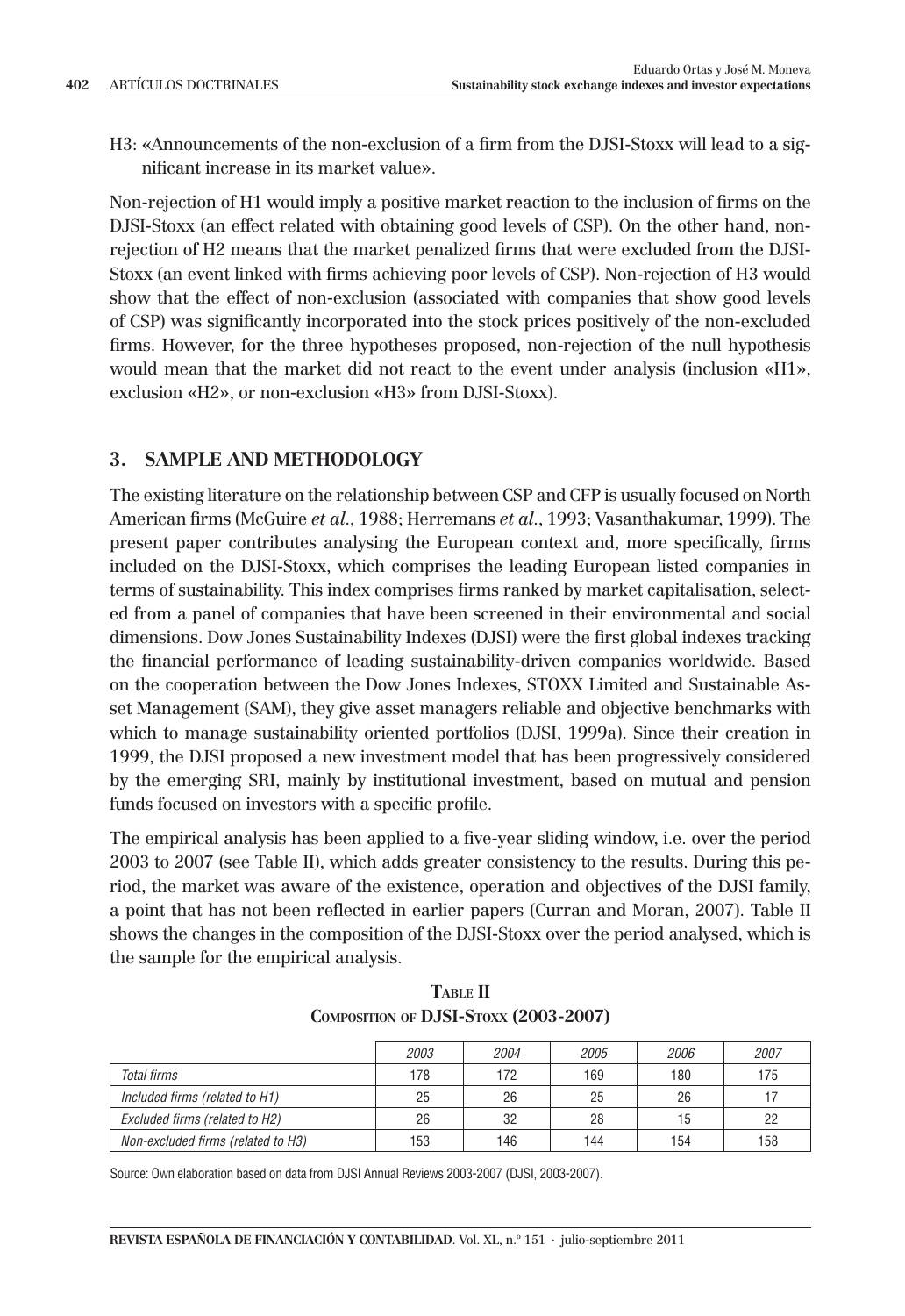Successive searches were conducted on the database for contemporary news supplied by the Lexis-Nexis Group, with the aim of mitigating the impact of other events (i.e. dividend payout or earnings announcements) on the stock prices of the different firms during the periods analysed. None of the firms of the sample presented other events of interest to investors, which took place in or around the month of publication of the different annual DJSI-Stoxx reviews. This process guarantees the absence of any other events arising from contemporary news that may affect the different stock prices, thereby ensuring that the estimations are not biased.

An event study is applied in order to test the impact on the companies market value of the three events considered. We have identified two dates on which the different events took place for each year; firstly, the publication of the annual index review (DJSI-Stoxx); and, secondly, the date on which the new index is effectively released to the market. Considering these two dates, we refer to the interest in analysing when the market incorporated, or not, the information related to the different events. However, it is expected that the market will react, if so, in the first date (publication date of the annual DJSI-Stoxx review). In each review of the index, three events are analysed: inclusion in, exclusion and non-exclusion of firms from the DJSI-Stoxx. Thus, three different sub-samples have to be set for each year of the study, in order to test the three proposed hypotheses. Table III shows the information about the different sub-samples considered, as well as the dates when the three events under study took place (publication date of the annual reviews and effective release of the new composition of the DJSI-Stoxx).

| Sub-sample     | Event                              | Publication date | Release of the new index |
|----------------|------------------------------------|------------------|--------------------------|
| 1              | Non-excluded Companies-2003 review | 04/09/2003       | 22/09/2003               |
| $\overline{2}$ | Included companies-2003 review     | 04/09/2003       | 22/09/2003               |
| 3              | Excluded companies-2003 review     | 04/09/2003       | 22/09/2003               |
| 4              | Non-excluded companies-2004 review | 02/09/2004       | 20/09/2004               |
| 5              | Included companies-2004 review     | 02/09/2004       | 20/09/2004               |
| 6              | Excluded companies-2004 review     | 02/09/2004       | 20/09/2004               |
| 7              | Non-excluded companies-2005 review | 07/09/2005       | 19/09/2005               |
| 8              | Included companies-2005 review     | 07/09/2005       | 19/09/2005               |
| 9              | Excluded companies-2005 review     | 07/09/2005       | 19/09/2005               |
| 10             | Non-excluded companies-2006 review | 06/09/2006       | 18/09/2006               |
| 11             | Included companies-2006 review     | 06/09/2006       | 18/09/2006               |
| 12             | Excluded companies-2006 review     | 06/09/2006       | 18/09/2006               |
| 13             | Non-excluded companies-2007 review | 06/09/2007       | 24/09/2007               |
| 14             | Included companies-2007 review     | 06/09/2007       | 24/09/2007               |
| 15             | Excluded companies-2007 review     | 06/09/2007       | 24/09/2007               |

#### **TABLE III EVENTS AND SUB-SAMPLES ANALYZED**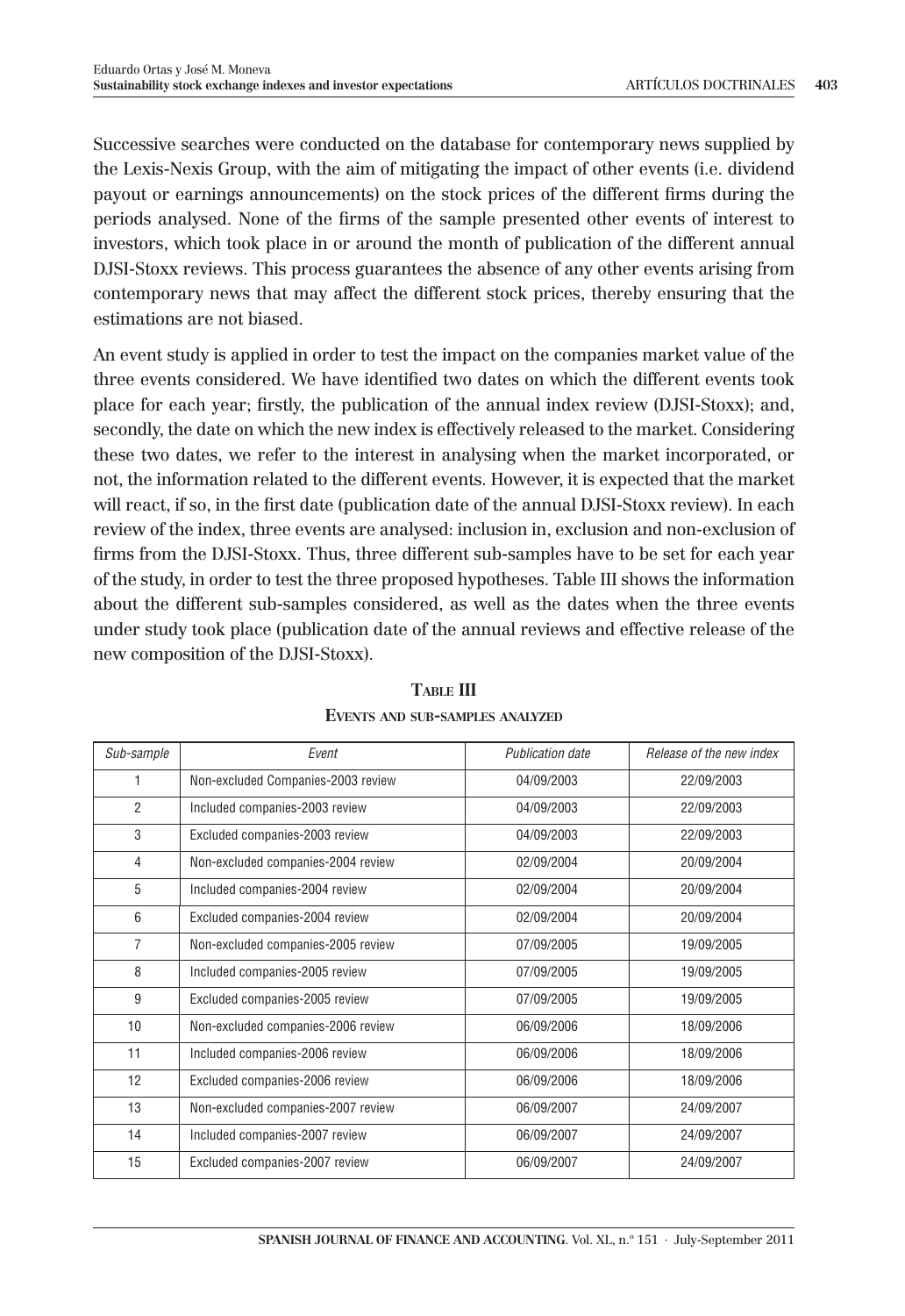Having defined the sub-samples and the dates of the events, it is necessary to establish the different event windows. With the aim of assuring the robustness of the estimations, a sufficiently large event window was established for each sub-sample. Table IV shows the different event windows for all sub-samples analyzed. Differences in the length of the event windows are due to the different dates in which the events took place in each period.

| Sub-samples | Initial date | Last date  |
|-------------|--------------|------------|
| (1 to 3)    | 31/07/2002   | 22/10/2003 |
| (4 to 6)    | 30/07/2003   | 20/10/2004 |
| (7 to 9)    | 03/08/2004   | 19/10/2005 |
| (10 to 12)  | 02/08/2005   | 18/10/2006 |
| (13 to 15)  | 02/08/2006   | 24/10/2007 |

| <b>TABLE IV</b>            |  |
|----------------------------|--|
| <b>EVENT WINDOWS SHAPE</b> |  |

After the delimitation of the dates of the events and their different event windows, we define the econometric model to test the proposed hypotheses. This research bases its analysis on a Multivariate Regression Model, first suggested by Gibbons (1980) and further improved by Shipper and Thompson (1983), Binder (1985a; 1985b) and Malatesta (1986):

$$
R_{1t} = \alpha_1 + \beta_1 R_{mt} + \lambda_{11} \xi_{1t} + \lambda_{12} \xi_{2t} + \delta_1 IGR + \phi_1 CI + \mu_{1t}
$$
  
\n
$$
R_{2t} = \alpha_2 + \beta_2 R_{mt} + \lambda_{12} \xi_{1t} + \lambda_{22} \xi_{2t} + \delta_2 IGR + \phi_2 CI + \mu_{2t}
$$
  
\n...  
\n
$$
R_{nt} = \alpha_n + \beta_n R_{mt} + \lambda_{1n} \xi_{1t} + \lambda_{2n} \xi_{2t} + \delta_n IGR + \phi_n CI + \mu_{nt}
$$
\n(2)

where  $R_{ii}$  represents the continuous return obtained by firm *i* on day *t*;  $\alpha_i$  refers to the estimated return on share *i* non-explicated by the evolution of the market index (the DJSI-Stoxx);  $\beta$ , covers the non-diversifiable systematic risk of share *i*;  $R_m$  represents the continuous return of the DJSI-Stoxx on day  $t$ ;  $\zeta_{1t}$  is a dummy variable that assumes a value of either 1 on the day on which the different DJSI-Stoxx annual reviews are made public, or 0 otherwise;  $\zeta_{2t}$  refers to a second dummy variable that assumes a value of either 1 on the day on which the changes to the DJSI-Stoxx are made effective (the effective release of the DJSI-Stoxx for an annual period) or 0 otherwise; *IGR* refers to the Industry Growth Rate of firm *i*; CI refers to Capital Intensity of firm *i*; and, finally,  $\mu_{n}$ , represents the non-systematic risk of share *i* (i.e. the equation's residual). IGR, computed as the annual increase of sales during the years of analysis, and CI, calculated as the ratio of assets to sales, have been included into the model in order to control the industry effect. These control variables have a significant impact on the goodness of fit of the model, and their removal could provide incomprehensive results. No additional variable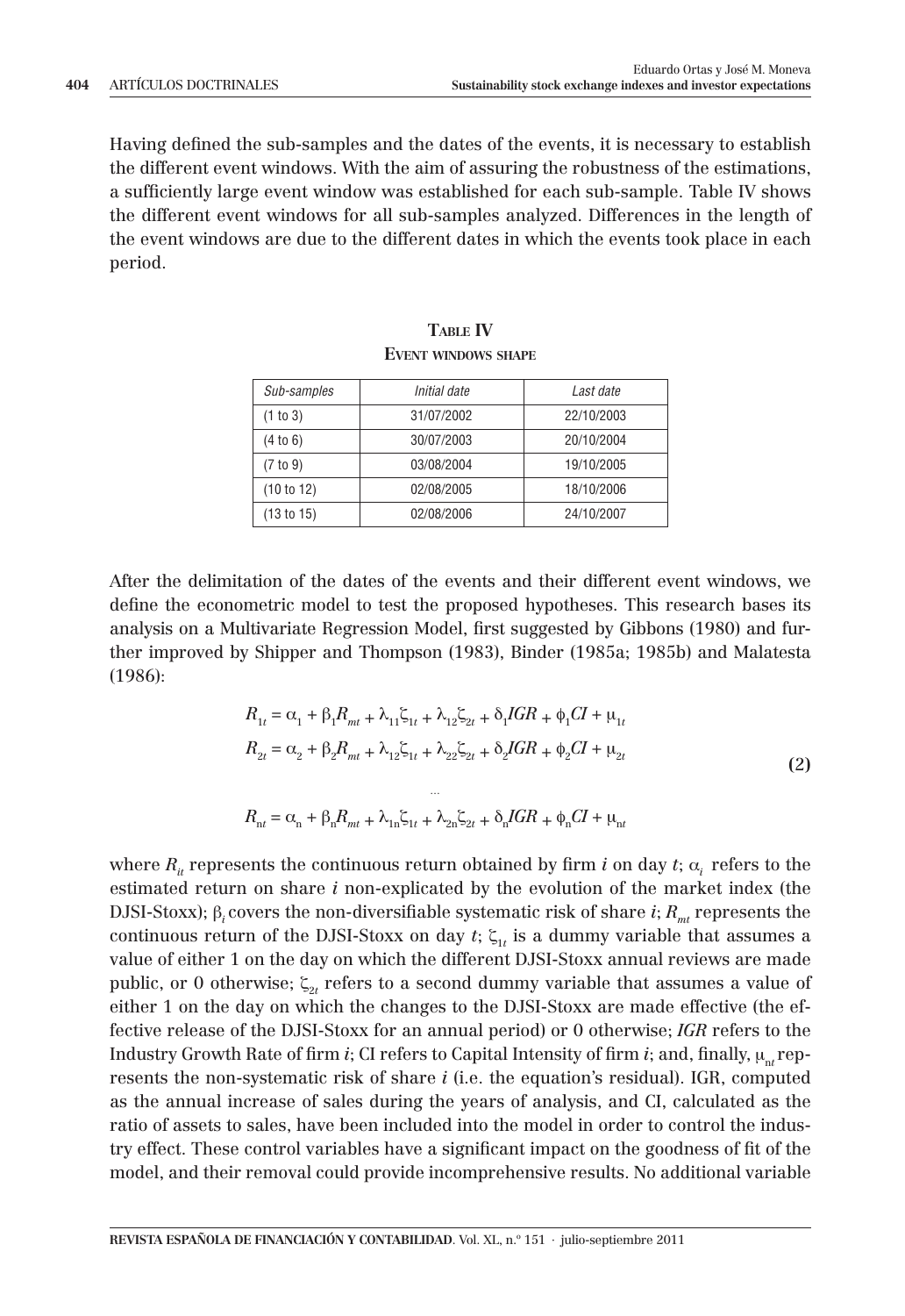has been included for controlling the country effect, because all the stocks quote in the same SRI equity index. Furthermore, the inclusion of that parameter could lead to over-parameterize the model. This model identified by equation 2 is estimated with the Generalized Least Squares (GLS) method.

The continuous returns, both for the firms and the DJSI-Stoxx, were computed as shown in equation 3 (Belkaoui, 1976; Murray *et al*., 2006):

$$
r_{i, t} = \ln(P_{i, t}/P_{i, t-1})
$$
\n(3)

where  $r_{i,t}$  represents the continuous return of share *i* on day *t*;  $P_{i,t}$  is the closing price adjusted for dividends and capital increases for share *i* on day *t*; and  $P_{i,t}$  refers to the closing price adjusted for dividends and capital increases for share *i* on the preceding day.

The decision to use continuous returns, instead of normal returns, is motivated by three factors: the distribution of relative frequencies of the continuous return presents a lower level of outliers; the statistics show higher statistical robustness; and, lastly, the distribution of relative frequencies is more symmetrical than the asymmetrical and leptokurtical distribution shown by normal returns (Fama *et al*., 1969). However, the choice of continuous returns instead of normal returns does not affect the reliability of the results when estimating the MVRM (Elton and Gruber, 1974). Although the event window in year *t* covers the events of year *t-1*, this fact does not bias the estimates, given that the continuous returns of firms computed as shown in equation 3 follows random walk processes, so that there are no problems of autocorrelation or long memory effects.

The Average Abnormal Returns  $(AAR_e)$  are computed with the aim of understanding whether the stock price of the different firms includes the information arising from the events under analysis. They are calculated as the average of the different abnormal returns obtained for each firm in each sub-sample (see equations 4 and 5). In this context, two Average Abnormal Returns  $(AAR<sub>c</sub>)$  are computed for each sub-sample: one for the date of publication of the different DJSI-Stoxx reviews  $(AAR_{n-1})$ , and another for the date of the release of the new index to the market  $(AAR_{a}$ , where  $e$  represents the sample in which the coefficient is estimated:

$$
AAR_{e,1} = \left(\sum_{i=1}^{n} \lambda_{1n}\right) / n \tag{4}
$$

$$
AAR_{e,2} = (\sum_{i=1}^{n} \lambda_{2n})/n
$$
 (5)

where  $\lambda_{1n}$  and  $\lambda_{2n}$  refers to the abnormal returns estimated by the equation 2 for every firm analysed  $\langle \dot{x} \rangle$ , and *n* being the total firms of the sample. Additionally, the MVRM enables us to test the joint significance of some related event dates. This is of great interest in this paper since the two dates identified in each event (the date of publication of DJSI-Stoxx annual reviews and the date in which the new index is released for an annual period) could be jointly tested in order to identify their significance. To do this, the Cumulative Average Abnormal Returns (*CAAR*<sub>c</sub>) need to be computed by the next expression: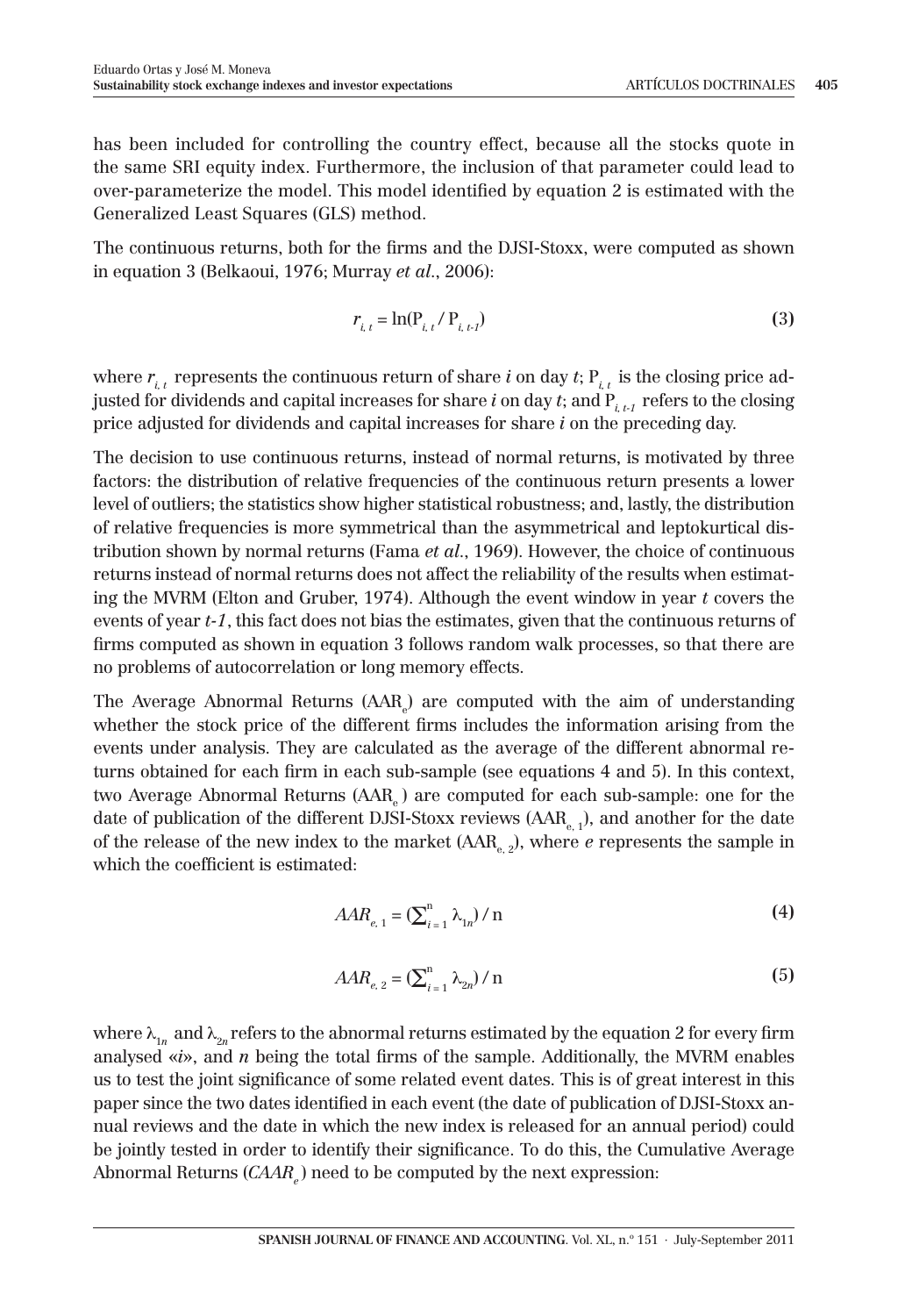$$
C A A Re = A A Re,1 + A A Re,2
$$
 (5)

With the aim of testing the significance of the estimated parameters  $(AAR_{n,1}, AAR_{n,2}$  and *CAAR*), the corresponding F-tests were calculated. The null hypothesis of the different F-tests establishes the non-significance of the estimated parameters  $(AAR_{a1} = 0, AAR_{a2} = 0)$ or *CAAR<sub>e</sub>* = 0). Rejection of the null hypothesis would show that the market efficiently incorporated the information that was supplied about the events under analysis.

#### **4. RESULTS AND DISCUSSION**

#### **4.1. MARKET REACTION TO INCLUSION AND EXCLUSION ANNOUNCEMENTS**

The results of the application of the MVRM (see Table V) show that the market did not react in a significant and positive way to the firms that were included in the DJSI-Stoxx (sub-samples 2, 5, 8, 11 and 14). The same effect (see Table VI) is obtained when testing the market reaction to firm exclusions from the index (sub-samples  $3, 6, 9, 12$  and  $15$ ).

| Sub-sample<br>Parameter | Value                           | <i>Ho:</i> $AAR_{e,i} = 0$ , $\forall i = \{1,2\}$ ; $CAAR_{e} = 0$ |      |        |
|-------------------------|---------------------------------|---------------------------------------------------------------------|------|--------|
|                         |                                 | F-value                                                             | Sig. |        |
|                         | $AAR_{2,1}$                     | 0.2132%                                                             | 0.80 | 0.7002 |
| $\overline{2}$          | AAR <sub>2,2</sub>              | 0.2064%                                                             | 0.75 | 0.7577 |
|                         | C <sub>A</sub> AR <sub>2</sub>  | 0.4196%                                                             | 0.79 | 0.7954 |
|                         | $AAR_{5,1}$                     | 0.2765%                                                             | 0.56 | 0.9425 |
| 5                       | AAR <sub>5.2</sub>              | 0.2010%                                                             | 0.23 | 0.9999 |
|                         | C <sub>A</sub> AR <sub>5</sub>  | 0.4775%                                                             | 0.41 | 0.9996 |
|                         | $AAR_{8,1}$                     | $-0.1054%$                                                          | 0.71 | 0.8293 |
| 8                       | $AAR_{82}$                      | $-0.0499%$                                                          | 0.91 | 0.5819 |
|                         | $\mathcal{C}AAR_{s}$            | $-0.1553%$                                                          | 0.83 | 0.7704 |
|                         | $AAR$ <sub>11,1</sub>           | $-0.0999\%$                                                         | 0.67 | 0.8850 |
| 11                      | $AAR$ <sub>11,2</sub>           | $-0.0989%$                                                          | 0.33 | 0.9992 |
|                         | C <sub>4</sub> AR <sub>11</sub> | $-0.1988%$                                                          | 0.52 | 0.9970 |
|                         | $\mathcal{A}AR_{14,1}$          | 0.2006%                                                             | 0.85 | 0.6067 |
| 14                      | $AAR$ <sub>14.2</sub>           | 0.2004%                                                             | 0.40 | 0.9693 |
|                         | $\mathcal{C}AAR_{14}$           | 0.4010%                                                             | 0.65 | 0.9104 |

**TABLE V ESTIMATES RELATED TO HYPOTHESIS 1**

 $AAR_{a}$ . Average Abnormal Return of review publication date of sub-sample  $e$  (see equation 4).

 $AAR_{n}^{T}$ : Average Abnormal Return of DJSI-Stoxx annual release date of sub-sample  $e$  (see equation 5).

CAAR<sub>e</sub>: Cumulative Average Abnormal Return of sub-sample *e* (combined effect of AAR<sub>e, 1</sub> & AAR<sub>e, 2</sub>, see equation 6).

\*\*\* Significant at 99% level; \*\* Significant at 95% level; \* Significant at 90% level.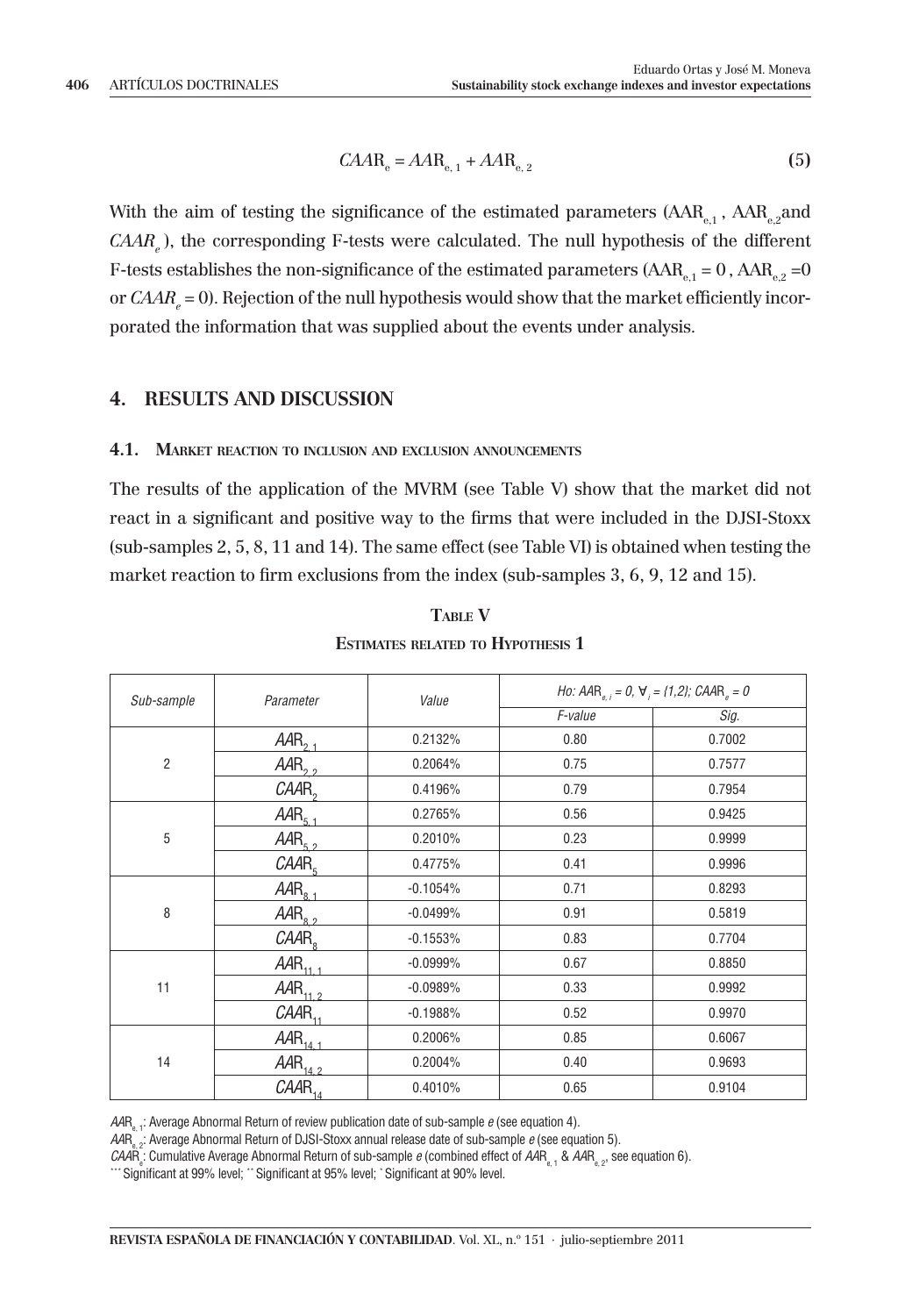The results show that the market made some small return adjustments during the different events windows considered. This could be due to speculation about which companies were likely to be included in the index and which ones not (Curran and Moran, 2007). These adjustments are, in general, positive in the inclusions events and negative in the exclusions events. However, they do not turn significantly different from zero. Thus, the market did not significantly incorporate the events information on stock prices of the different firms, which reflects a neutral market position to announcements about the inclusion and exclusion of firms in the DJSI-Stoxx. These results are similar to those obtained in other recent studies about FTSE4Good indexes (Curran and Moran, 2007), in which only one inclusion event from the four analysed was significant.

| Sub-sample<br>Parameter |                        | Value      | <i>Ho:</i> $AAR_{e,i} = 0$ , $\forall_i = \{1,2\}$ ; $CAAR_e = 0$ |        |  |
|-------------------------|------------------------|------------|-------------------------------------------------------------------|--------|--|
|                         |                        |            | F-value                                                           | Sig.   |  |
|                         | $AAR_{3,1}$            | $-0.3061%$ | 1.10                                                              | 0.3539 |  |
| 3                       | AAR <sub>3.2</sub>     | $-0.1632%$ | 1.30                                                              | 0.1952 |  |
|                         | $\mathcal{C}AAR_{3}$   | $-0.4693%$ | 1.22                                                              | 0.1985 |  |
|                         | $AAR_{6.1}$            | 0.0011%    | 0.99                                                              | 0.4740 |  |
| 6                       | $AAR_{6.2}$            | 0.0002%    | 0.51                                                              | 0.9619 |  |
|                         | $\mathcal{C}AAR_{6}$   | 0.0013%    | 0.77                                                              | 0.8415 |  |
|                         | $AAR_{9,1}$            | $-0.0013%$ | 0.85                                                              | 0.6615 |  |
| 9                       | AAR <sub>9.2</sub>     | $-0.0004%$ | 1.30                                                              | 0.1683 |  |
|                         | $\mathcal{C}AAR_{q}$   | $-0.0017%$ | 1.09                                                              | 0.3231 |  |
|                         | $AAR$ <sub>12, 1</sub> | 0.1020%    | 0.23                                                              | 0.9968 |  |
| 12                      | $AAR$ <sub>12, 2</sub> | 0.0877%    | 0.65                                                              | 0.7985 |  |
|                         | $\mathcal{C}AAR_{12}$  | 0.1897%    | 0.46                                                              | 0.9873 |  |
|                         | $AAR$ <sub>15.1</sub>  | $-0.0991%$ | 1.23                                                              | 0.2237 |  |
| 15                      | $AAR$ <sub>15.2</sub>  | $-0.0021%$ | 1.11                                                              | 0.3357 |  |
|                         | $\mathcal{C}AAR_{15}$  | $-0.1012%$ | 1.19                                                              | 0.2055 |  |

**TABLE VI ESTIMATES RELATED TO HYPOTHESIS 2**

AAR<sub>s</sub>,: Average Abnormal Return of review publication date of sub-sample  $e$  (see equation 4).

 $AAR_{a}$ . Average Abnormal Return of DJSI-Stoxx annual release date of sub-sample  $e$  (see equation 5).

CAAR<sub>e</sub>: Cumulative Average Abnormal Return of sub-sample *e* (combined effect of AAR<sub>e, 1</sub> & AAR<sub>e, 2</sub>, see equation 6).

\*\* Significant at 99% level; \*\* Significant at 95% level; \* Significant at 90% level.

Moving deep down in the results obtained by every event, it seems that the firms stock prices included in the DJSI-Stoxx, in all the sub-samples analysed, showed a non-significant variation both on the date of the announcement of the annual review  $(AAR_{e,1})$  and on the date that the changes in the composition of the index were made effective  $(AAR_{\alpha}$ <sub>2</sub>). Likewise, the joint event related to Hypothesis 1  $(C\!A\!A\mathrm{R}_{\mathrm{e}})$  was non-significant in all the sub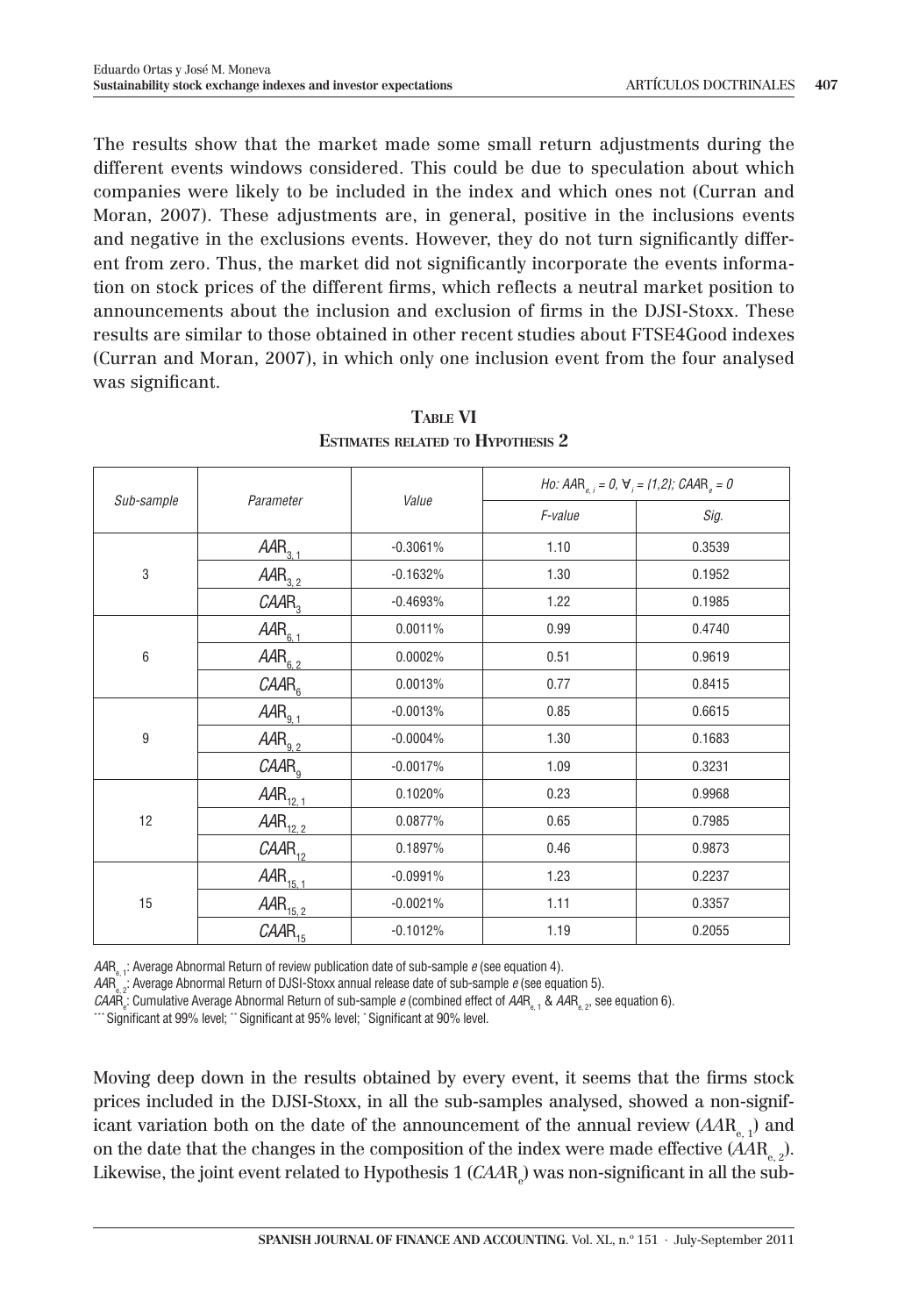samples considered  $(AAR_{e_i}; AAR_{e_j}; CAAR_{e_i}; \forall e = 2, 5, 8, 11, 14)$ . These considerations lead us to reject Hypothesis 1 for the entire sliding window analysed.

Concerning the exclusion effect, and in all the considered sub-samples, the events turned out to be non-significant (see Table VI). This result shows that the market did not penalize immediately the firms excluded from the index in the reviews considered. It seems that investors do not link the exclusions events with the firms obtaining lower level of CSP in future periods. Thus, we are able to reject Hypothesis 2 in all the periods analysed. These results are also in line with those obtained in previous research on the topic (Curran and Moran, 2007; Becchetti *et al*., 2008; Consolandi *et al*., 2009). Additionally, the estimates seem not to confirm some past voices indicating that it would be possible that the market positive/negative adjustments related to the inclusion/exclusion events will turn significant in future periods (Curran and Moran, 2007). This indicates that the increasing of the recognition or popularity about SRI equity indexes in the market do not have an impact on the significance of the inclusion/exclusion events. Thus, we can state that the market not rewarded/penalized those firms that were included/removed from the DJSI-Stoxx.

#### **4.2. MARKET REACTION TO NON-EXCLUSION ANNOUNCEMENTS**

The estimates obtained show a different pattern to the results obtained for the first two hypotheses (see Table VII). Firms that were non-excluded from the DJSI-Stoxx in the 2004, 2005, 2006 and 2007 annual reviews were rewarded by investors through significant increases in their stock prices.

This result offers important differences for each of the periods under analysis. During 2003 (sub-sample 1) the estimates were non-significant which could be due to the emergence of SRI equity indexes (in this case the DJSI-Stoxx) in this period. For the remaining periods considered, 2004 (sub-sample 4), 2005 (sub-sample 7), 2006 (sub-sample 10) and 2007 (sub-sample 13), the market reacted in a significant, positive way to the announcement of non-exclusions from the DJSI-Stoxx in the date in which the information is firstly launched to the market  $(AAR_{e, 1}^{\prime\prime\prime} \forall e = 4, 7, 10, 13).$ 

However, the results indicate that the market did not incorporate the information related to the event analysed (non-exclusion) in the date in which the DJSI-Stoxx was effective release for an annual period  $(AAR_{\circ}, \forall e = 4, 7, 10, 13)$ . The joint event was also non-significant (CAAR,  $\forall e = 4, 7, 10, 13$ ). In fact, it seems that the investors react to non-exclusion announcements quickly. This consideration matches up with the idea that the market discounts the information available into the stock prices quickly, and the event analysed seems not to be an exception. However, the magnitude to which the companies were rewarded during the sliding window presents many differences. For instance, the market premium to non-excluded companies increases along the period  $(AAR_{13, 1} > AAR_{10, 1} > AAR_{7, 1} > AAR_{4, 1}).$ This effect could be due to the investor's expectations about future returns of sustainability leaders companies that are higher in recent periods. Accordingly, Hypothesis 3 could not be rejected in four of the five periods under analysis (2004, 2005, 2006 and 2007). In accordance to Becchetti *et al*. (2008), who associate the non-exclusion event with companies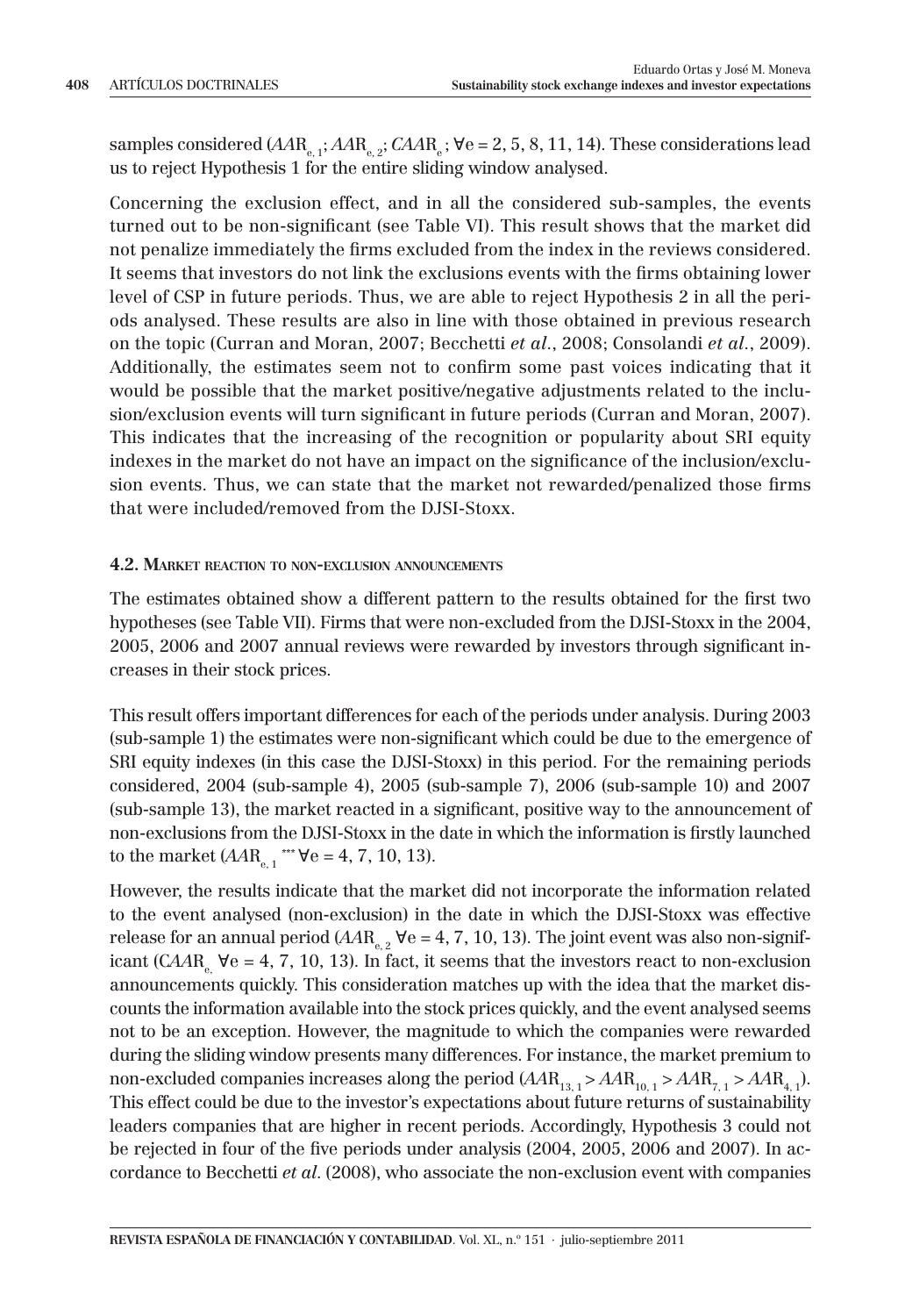acquiring and «maintaining» satisfactory levels of CSP and economic success, the results of our research supports the idea that the market rewards the non-excluded firms (i.e. those that continued being the sustainability leaders in their industry).

| Sub-sample<br>Parameter | Value                                     | <i>Ho:</i> $AAR_{e,i} = 0$ , $\forall i = \{1,2\}$ ; $CAAR_{e} = 0$ |      |        |
|-------------------------|-------------------------------------------|---------------------------------------------------------------------|------|--------|
|                         |                                           | F-value                                                             | Sig. |        |
|                         | $AAR$ <sub>1, 1</sub>                     | $-0.0020%$                                                          | 0.88 | 0.7887 |
| 1                       | AAR <sub>1,2</sub>                        | $-0.0005%$                                                          | 0.65 | 0.9964 |
|                         | C <sub>4</sub> AR <sub>1</sub>            | $-0.0025%$                                                          | 0.78 | 0.9743 |
|                         | $AAR$ <sub>4, 1</sub>                     | 0.0190%                                                             | 1.43 | 0.0089 |
| $\overline{4}$          | $\mathit{AAR}_{4,\,2}$                    | 0.0023%                                                             | 0.99 | 0.5157 |
|                         | $\text{CAAR}_4$                           | 0.0213%                                                             | 1.23 | 0.0465 |
|                         | $AAR$ <sub>7, 1</sub>                     | 0.0822%                                                             | 1.50 | 0.0040 |
| $\overline{7}$          | AAR <sub>7,2</sub>                        | 0.0091%                                                             | 0.78 | 0.9333 |
|                         | $\mathcal{C}AAR_{7}$                      | 0.0913%                                                             | 1.16 | 0.1172 |
|                         | $AAR$ <sub>10, 1</sub>                    | 0.1011%                                                             | 1.44 | 0.0058 |
| 10                      | $\textit{AAR}_{\scriptscriptstyle 10,2}$  | 0.0133%                                                             | 0.81 | 0.9146 |
|                         | $\mathcal{C}AAR_{10}$                     | 0.1144%                                                             | 1.14 | 0.1281 |
|                         | $\textit{AAR}_{\scriptscriptstyle{13,1}}$ | 0.2101%                                                             | 1.55 | 0.0013 |
| 13                      | $\textit{AAR}_{\scriptscriptstyle{13,2}}$ | 0.0355%                                                             | 0.74 | 0.9732 |
|                         | $\mathcal{C}AAR_{13}$                     | 0.2456%                                                             | 1.16 | 0.1016 |

| <b>TABLE VII</b>                         |  |
|------------------------------------------|--|
| <b>ESTIMATES RELATED TO HYPOTHESIS 3</b> |  |

AAR<sub>s</sub>,: Average Abnormal Return of review publication date of sub-sample  $e$  (see equation 4).

 $AAR_{s}^{2}$ : Average Abnormal Return of DJSI-Stoxx annual release date of sub-sample  $e$  (see equation 5).

CAAR<sub>e</sub>: Cumulative Average Abnormal Return of sub-sample  $e$  (combined effect of AAR<sub>e, 1</sub> & AAR<sub>e, 2</sub>, see equation 6).

\*\*\* Significant at 99% level; \*\* Significant at 95% level; \* Significant at 90% level.

#### **5. CONCLUSIONS**

The aim of this research is to evaluate empirically the possible link between the level of CSP of European companies and their market value. The theoretical assumptions are related with the Stakeholder Theory proposed by Freeman (1984), and recently discussed by Agle *et al.* (2008) and Freeman *et al.* (2010). More specifically, this paper seeks to seed light upon how investors react to the sustainable policies that corporations include in their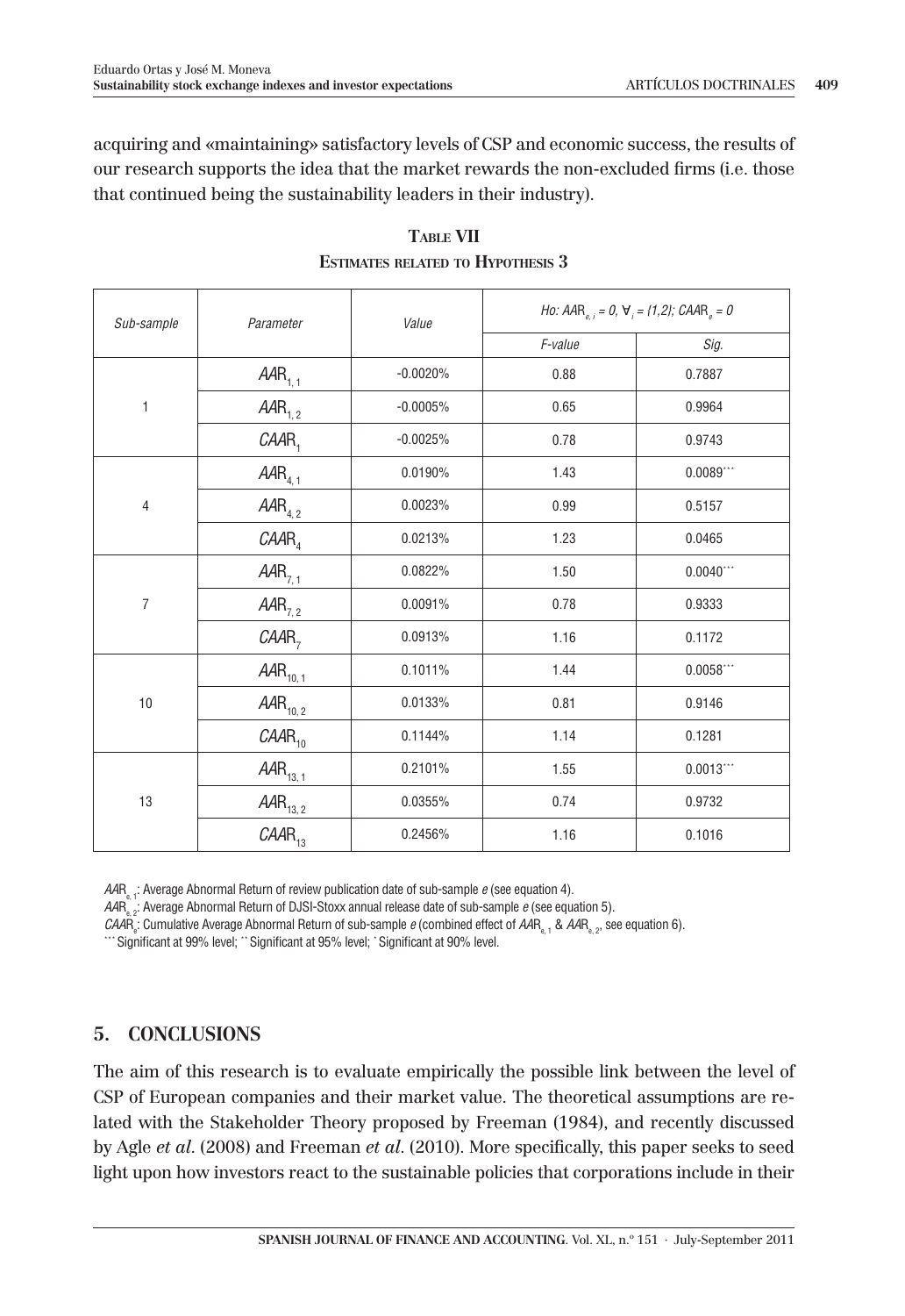strategic management processes. For instance, this paper aims to add more debate about how the market evaluates the firms' efforts to redirect the focus of their corporate activity: from the maximization of shareholders to stakeholders' interests.

In this paper, the CSP levels have been measured by the changes in the composition of the DJSI-Stoxx (Curran and Moran, 2007; Becchetti *et al*., 2008; Consolandi *et al*., 2009). The results indicate that the events information related to firm's inclusions/exclusions are not incorporated significantly into their stock prices. This indicates us that the market disregard these events, which partially coincides with the results obtained by previous academic research in this field (Curran and Moran, 2007; Becchetti *et al.*, 2008; Consolandi *et al*., 2009). Even so, there are slight differences as a consequence of the different sliding window considered, the sample and the methodology applied. According with these studies, the inclusion/exclusion events could be appreciated by the market as not merely associated to firms obtaining good/bad levels of CSP. This fact can be supported by the idea that stakeholder engagement represents a «long-term process» in which the companies need to establish many multilateral contracts over the long run with their stakeholders (Freeman and Evan, 1990). As these authors indicate, an effective stakeholder engagement lets firms to a stronger position in order to adapt to external demands and give the companies more ability, not only to create and satisfy individual contracts, but also to coordinate multiple contracts simultaneously. However, as demonstrated by previous research (Harrison and John, 1998; Post *et al.*, 2002), the long-term survival and financial success of a firm is determined by its ability to establish and, also more important, to «maintain» satisfactory relationships within its entire network of stakeholders. Thus, it seems that the market appreciates the inclusion/exclusion events as probably ephemerals and not linked to firms «maintaining» or «not» successful relationship with their stakeholder and so on being sustainability leaders/lagers among the future periods.

These considerations acquire more relevance when analysing the results obtained for the non-exclusion events. In fact, one of the most relevant results of the present paper is that the market usually reacts in a positive way when different firms in the DJSI-Stoxx are non-excluded in the annual reviews analysed (H3 can only be rejected in 2003). Thus, the companies' stock prices grew significantly more than it had been expected from its historical stock price during most of the DJSI-Stoxx annual reviews. This effect highlights the interest embraced by the market in investing in companies that «maintain» a close strategic relationship with their stakeholders. This result is highly relevant because, in addition to obtain a market premium, those firms with successful stakeholder engagement may reduce expenses as well as the risks associated with variations in returns (Spicer, 1978; Shane and Spicer, 1983; Cornell and Shapiro, 1987; Steadman *et al*., 1995). For instance, that risk reduction enhances the value of a firm because the market considers both future cash flows and risk simultaneously, when evaluating the firm's value (Fama, 1970; Graves and Waddock, 1990). These considerations indicate that under similar corporate activities, stakeholders prefer to conduct business with stable organizations (Freeman, 2010). Thus, the corporations have incentives to follow a strategic model that acts trustworthy with their stakeholders, rather than just the shareholders, because it could enhance their levels of CSP and CFP in the long-term.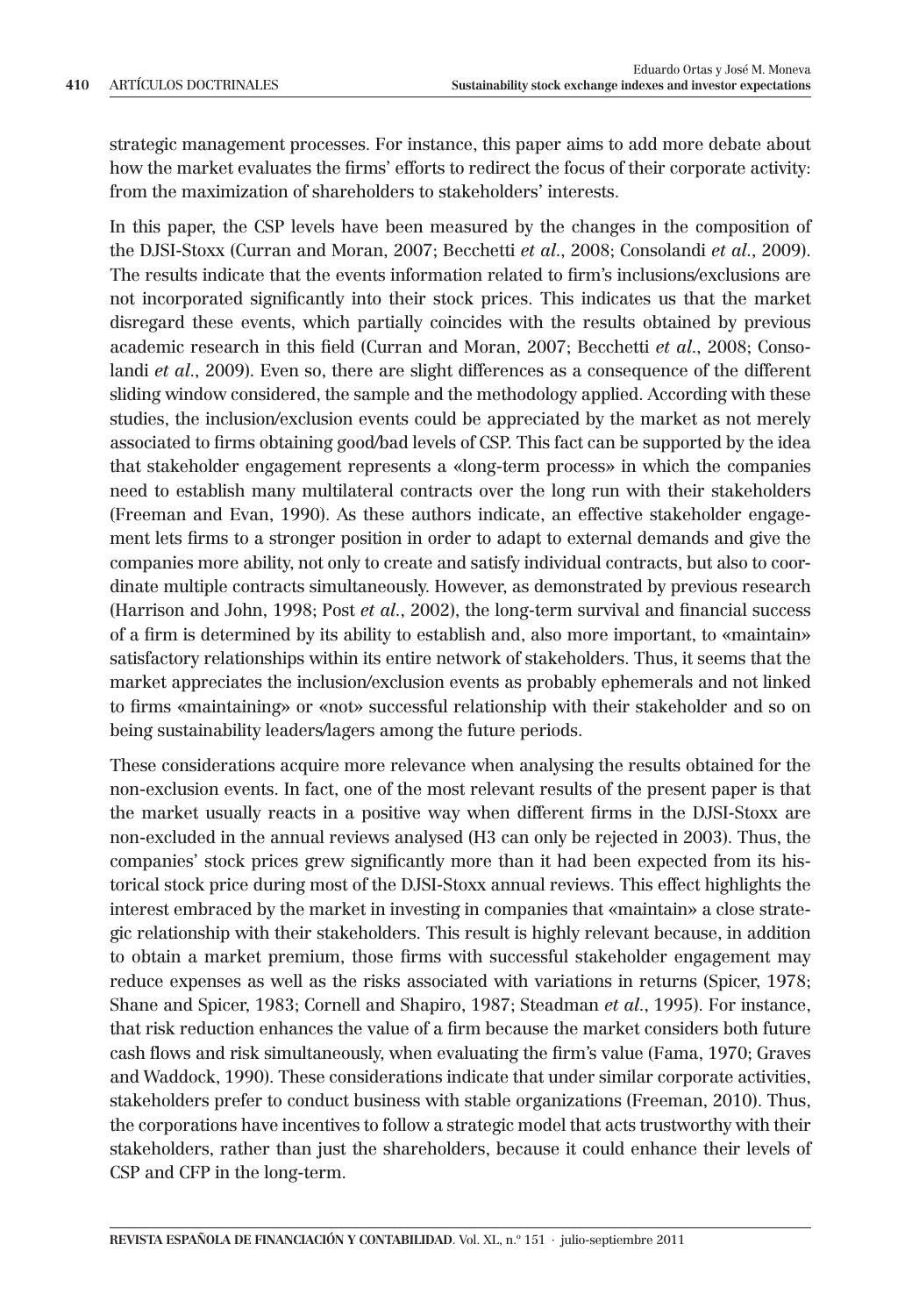One limitation of this research, also present in previous literature (Curran and Moran, 2007; Becchetti *et al*., 2008; Consolandi *et al*., 2009), refers to that companies can be included/excluded from the index due to changes in their market capitalisation or other financial issues. Additionally, companies can be included/excluded from the index although their social and environmental performance may be good/bad, but they are included in a low/high competitive DJSI sector. Given this limitation, it would be highly interesting that the DJSI assessment board discloses, in future periods, why companies are included/excluded from the DJSI-Stoxx index. However, the results obtained in this research support that the market agents are concerned about these considerations. This is because they only give a return premium to companies which are non-excluded from the SRI equity index analysed. This remarks that investors identify those non-excluded companies as more probably to carry out a successful stakeholder engagement, achieving good levels of CSP and CFP and, finally, guaranteeing their survival in the long term.

### **REFERENCES**

AGLE, B. R.; DONALDSON, T.; FREEMAN, R. E.; JENSEN, M. C.; MITCHELL, R., and WOOD, D. J. 2008. Dialogue: Towards a superior Stakeholder Theory. *Business Ethics Quarterly* 18(2): 153-190.

ARLOW, P., and ACKELSBERG, R. 1991. A small firm planning survey: Business goals, Social Responsibility, and Financial Performance. *Akron Business and Economic Review* 22(2): 161-172.

BALABANIS, G.; PHILIPS, H. C., and LYALL, J. 1998. Corporate Social Responsibility and Economic Performance in the top British companies: Are they linked? *European Business Review* 98(1): 25-44.

BARNETT, M. L., and SALOMON, R. M. 2006. Beyond dichotomy: The curvilinear relationship between Social Responsibility and Financial Performance. *Strategic Management Journal* 27(11): 1.101-1.122.

BARRINGER, B. R., and HARRISON, J. S. 2000. Walking a tightrope: Creating value through interorganizational relationships. *Journal of Management* 26(3): 367-403.

BECCHETTI, L.; DI GIACOMO, S., and PINNACCHIO, D. 2008. Corporate social responsibility and corporate performance: evidence from a panel of US listed companies. *Applied Economics* 40(5): 541-567.

BELKAOUI, A. 1976. The impact of the disclosure of the environmental effects of organizational behaviour on the market. *Financial Management* 5(4): 26-31.

BELKAOUI, A., and KARPIK, P. G. 1989. Determinants of the corporate decision to disclose social information. *Accounting, Auditing and Accountability Journal* 2(1): 36-51.

BINDER, J. J. 1985a. On the use of the multivariate regression model in event studies. *Journal of Accounting Research* 23(1): 370-383.

— 1985b. Measuring the effects of regulation with stock price data. *The Rand Journal of Economics* 16(2): 167-183.

— 1998. The event study methodology since 1969. *Review of Quantitative Finance and Accounting* 11(2): 111-137.

BOYLE, E. J.; HIGGINS, M. M., and RHEE, S. G. 1997. Stock market reaction to ethical initiatives of defence contractors: Theory and evidence. *Critical Perspectives on Accounting* 8(6): 541-561.

BRAMMER, S.; BROOKS, C., and PAVELIN, S. 2006. Corporate Social Performance and stock returns UK evidence from disaggregate measures. *Financial Management* 35(3): 97-116.

BROWN, B. 1998. Do stock market investors reward companies with reputations for Social Performance? *Corporate Reputation Review* 1(3): 271-280.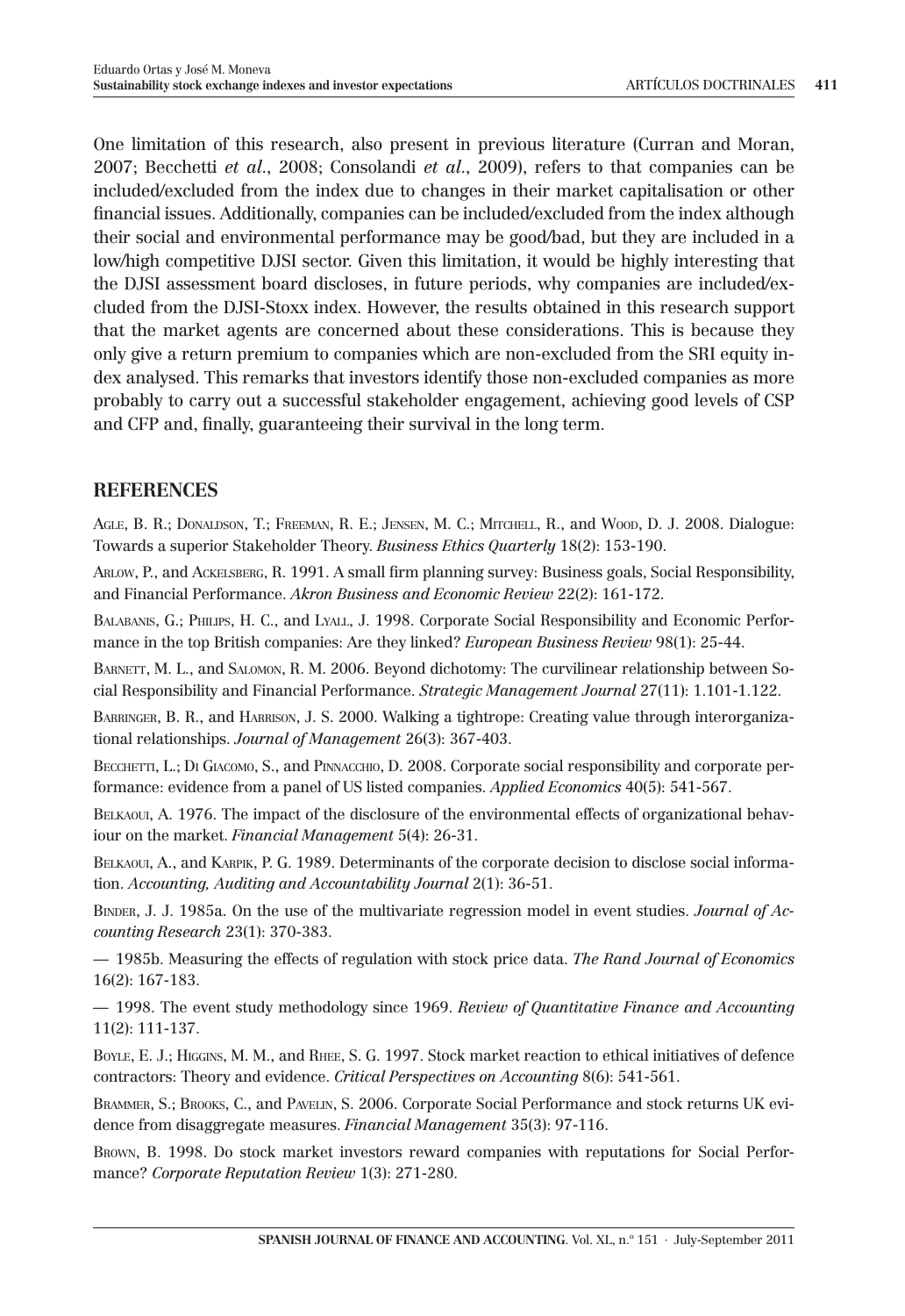BROWN, S., and WARNER, J. 1985. Using daily stock returns: The case of event studies. *Journal of Financial Economics* 14(1): 3-31.

CARROLL, A. B. 1979. A three-dimensional conceptual model of corporate social performance. *Academy of Management Review* 4(4): 497-505.

CARTER, C. R.; KALE, R., and GRIMM, C. M. 2000. Environmental purchasing and firm performance: An Empirical Investigation. *Transportation Research Part E: Logistics and Transportation Review* 36(3): 219-228.

CONSOLANDI, C.; JAISWAL-DALE, A.; POGGIANI, E., and VERCELLI, A. 2009. Global standards and ethical stock indexes: The case of the Dow Jones Sustainability Stoxx Index. *Journal of Business Ethics* 87(1): 185-197.

CORNELL, B., and SHAPIRO, A. C. 1987. Corporate Stakeholders and corporate finance. *Financial Management* 16(1): 5-14.

CURRAN, M. M., and MORAN, D. 2007. Impact of the FTSE4Good index on firm price: An event study. *Journal of Environmental Management* 82(4): 529-537.

DJSI. 1999a. Dow Jones Sustainability Indexes Overview. Available at **http://www.sustainabilityindex.com/07\_htmle/indexes/overview.html** [14 July 2011].

— 2003-2007. Dow Jones Sustainability Indexes annual reviews. Available at **http://www.sustainabilityindex.com/07\_htmle/reviews/** [14 July 2011].

DOMINI, A. 2001. Socially Responsible Investing: Making money and making a difference. Chicago: Dearborn Trade.

DONALDSON, T. 1999. Response: Making Stakeholder Theory whole. *Academy of Management Review* 24(2): 237-241.

DOWELL, G.; HART, S., and YEUNG, B. 2000. Do Corporate Global Environment standards create or destroy market value? *Management Science* 46(8): 1.059-1.074.

ELKINGTON, J. 1997. Cannibals with forks: The triple bottom line of  $21<sup>st</sup>$  century business. Oxford: Capstone.

ELTON, E., and GRUBER, M. 1974. Portfolio analysis where investment relatives are lognormally distributed. *Journal of Finance* 29(4): 1.265-1.273.

EUROSIF. 2010. European SRI Study 2010. Paris: Eurosif.

FAMA, E.; FISHER, L.; JENSEN, M., and ROLL, R. 1969. The adjustment of stock prices to new information. *International Economic Review* 10(1): 1-21.

FAMA, E. 1970. Efficient capital markets: A review of theory and empirical work. *Journal of Finance* 25(2): 383-417.

FISCHER, E. and REUBER, R. 2007. The good, the bad and the unfamiliar: The challenges of reputation facing new firms. *Entrepreneurship Theory and Practice* 31(1): 53-75.

FOMBRUN, C. 1998. Indices of Corporate Reputation: an analysis of media rankings and social monitors' ratings. *Corporate Reputation Review* 1(4): 327-340.

FOMBRUN, C. 2001. Corporate reputations as economic assets, in: HITT, M. A.; FREEMAN, R. E., and HAR-RISON, J. S.: *Handbook of Strategic Management*. Oxford: Blackwell: 289-312.

FOMBRUN, C., and SHANLEY, M. 1990. What's in a name? Reputation building and corporate strategy. *Academy of Management Journal* 33(2): 233-258.

FREEMAN, R. E. 1984. Strategic management: A stakeholder approach. Englewood Cliffs, NJ: Prentice Hall.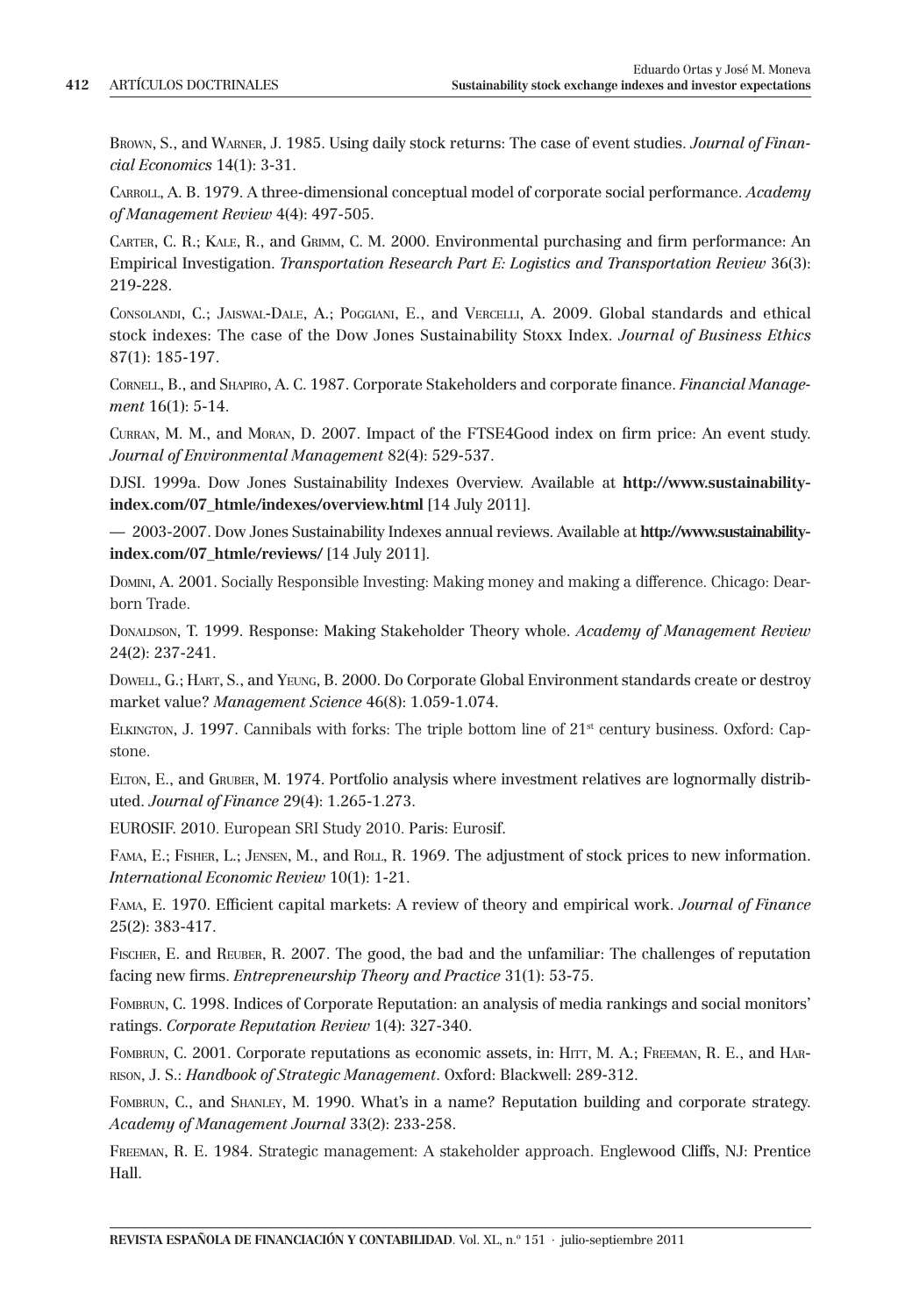— 2008. Ending the so-called «Friedman-Freeman» debate: in AGLE, B. R.; DONALDSON, T.; FREEMAN, R. E.; JENSEN, M. C.; MITCHELL, R., and WOOD, D. J. 2008. Dialogue: Towards a superior Stakeholder Theory. *Business Ethics Quarterly* 18(2): 153-190.

FREEMAN, R. E.; HARRISON, J. S.; WICKS, A. C.; PARMAR, B. L., and DE COLLE, S. 2010. Stakeholder Theory: The state of the art. UK: Cambridge University Press.

FRIEDMAN, M. 1962. Capitalism and Freedom. Chicago: University of Chicago Press.

— 1970. The Social Responsibility of business is to increase its profits, *New York Times*, 13 September 1970, 122-126.

GIBBONS, M. R. 1980. Econometric models for testing a class of financial models: An application of the nonlinear multivariate regression model, Ph.D. Dissertation, University of Chicago.

GOLL, I., and RASHEED, A. A. 2004. The moderating environmental munificence and dynamism on the relationship between discretionary Social Responsibility and firm performance. *Journal of Business Ethics* 49(1): 41-54.

GRAVES, S. B., and WADDOCK, S. A. 1990. Institutional ownership and control: Implications for long-term corporate performance. *Academy of Management Executive* 4(1): 75-83.

— 1999. A Look at the Financial-Social Performance nexus when quality of management is held constant. *International Journal of Value-Based Management* 12(1): 87-99.

GRIFFIN, J. J., and MAHON, J. F. 1997. The corporate social performance and corporate financial performance debate: Twenty-five years of incomparable research. *Business and Society* 36(1): 5-31.

GUERARD, J.B. JR. 1997. is there a cost to being Socially Responsible in investing? *Journal of Investing* 6(2): 11-18.

HAMILTON, S. JO H., and STATMAN, M. 1993. Doing well while doing good? The investment performance of Socially Responsible mutual funds. *Financial Analysts Journal* 49(6): 62-66.

HARRISON, J. S., and JOHN, C. H. 1998. *S*trategic Management of Organizations and Stakeholders: Concepts and Cases. 2nd edn. Cincinnati: South-Western Publishing.

HART, S., and AHUJA, G. 1996. Does it pay to be green? An empirical examination of the relationship between emission reduction and firm performance. *Business Strategy and the Environment* 5(1): 30-37.

HE, Y.; TIAN, Z., and CHEN, Y. 2007. Performance implications of nonmarket strategy in China. *Asia*  Pacific Journal of Management 24(2): 151-169.

HENDERSON, G. V. 1990. Problems and solutions in conducting event studies. *Journal of Risk and Insurance* 57(2): 282-306.

HERREMANS, I. M. AKATHAPORN, P. and MCINNES, M. 1993. An investigation of corporate social responsibility reputation and economic performance. *Accounting, Organizations and Society* 18(7-8): 587-604.

JENSEN, M. 2002. Value maximization, stakeholder theory, and the corporate objective function. *Business Ethics Quarterly* 12(2): 235-256.

JONES, T. M. and WICKS, C. 1999. Convergent stakeholder theory. *Academy of Management Review* 24(2): 206-221.

JUDGE, W. Q. JR., and DOUGLAS, T. J. 1998. Performance implications of incorporating natural environmental issues into the strategic planning process: An empirical assessment. *Journal of Management Studies* 35(2): 241-262.

KLASSEN, R. D., and McLAUGHLIN, C. P. 1996. The impact of Environmental Management on firm performance. *Management Science* 42(8): 1.199-1.214.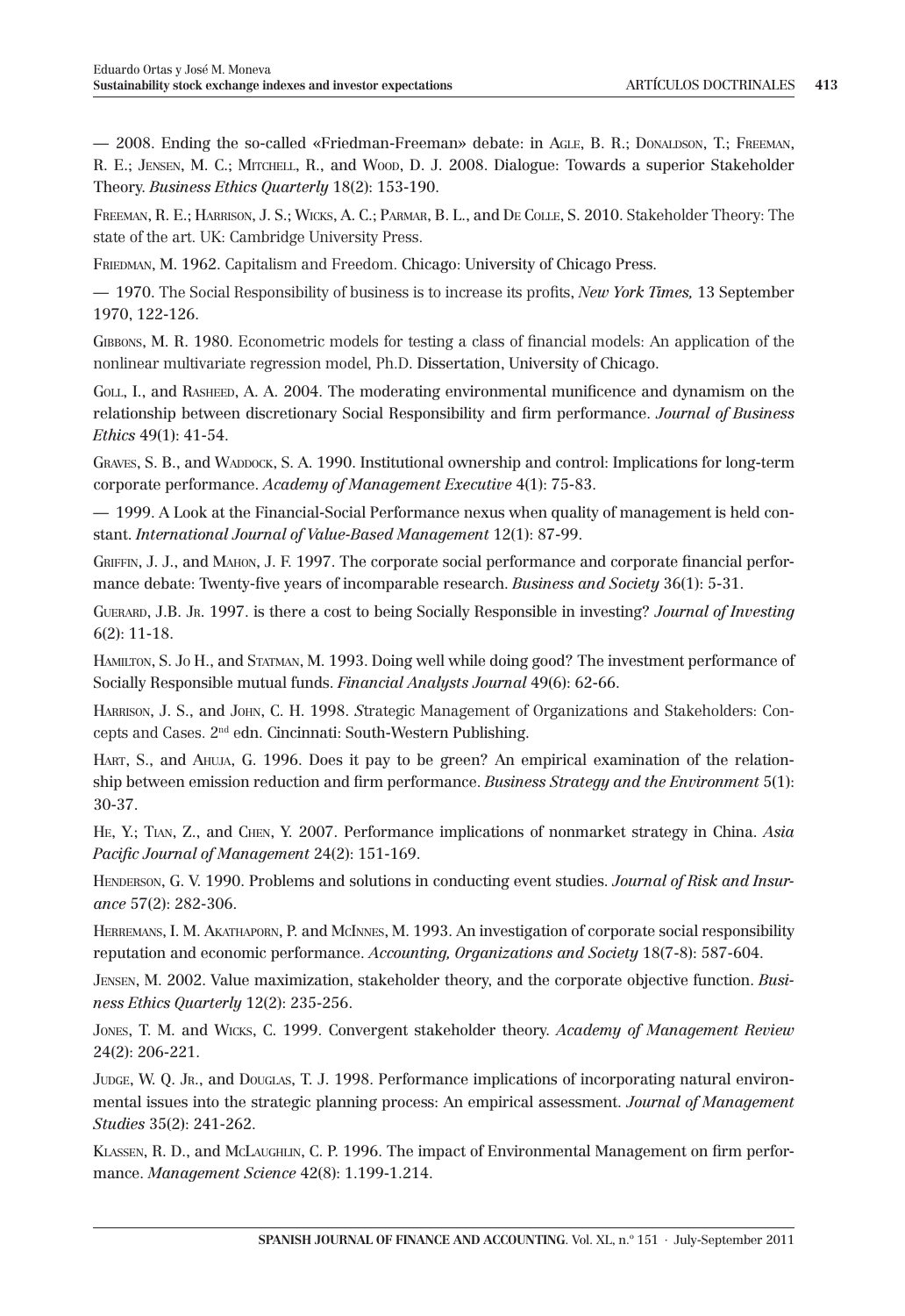KRAMER, M. R., and PORTER, M. E. 2006. Strategy and society: The link between competitive advantage and corporate social responsibility. *Harvard Business Review* 84(12): 78-92.

KUMAR, R.; LAMB, W. B., and WOKUTCH R. E. 2002. The End of South African Sanctions, Institutional Ownership, and the Stock Price Performance of Boycotted Firms. *Business and Society* 41(2): 133-165.

LEE, D. D.; FAFF, R. W., and LANGFIELD-SMITH, K. 2007. Revisiting de CSP/CFP link: When employing corporate sustainability as a measure of CSP. *University of Queensland Business School Working Paper*.

LORCA, P., and GARCIA-DIEZ, J. 2004. The relation between firm survival and the achievement of balance among its stakeholders: An analysis. *International Journal of Management* 21(1): 93-99.

LUO, X., and BHATTACHARYA, C. B. 2006. Corporate Social Responsibility, customer satisfaction, and market value. *Journal of Marketing* 70(4): 1-18.

MALATESTA, P. 1986. Measuring abnormal performance: The event parameter approach using joint generalized least squares. *Journal of Financial and Quantitative Analysis* 21(1): 27-38.

MARGOLIS, J. D., and WALSH, J. P. 2003. Misery loves companies: Rethinking Social initiatives by business. *Administrative Science Quarterly* 48(2): 268-305.

McGUIRE, J. B.; SUNDGREN, A., and SCHNEEWEIS, T. 1988. Corporate social responsibility and firm financial performance. *Academy of Management Journal* 31(4): 854-872.

McWILLIAMS, A., and SIEGEL, D. 2000. Corporate Social Responsibility and financial performance: Correlation or misspecification? *Strategic Management Journal* 2(5): 603-609.

MITCHELL, R. K.; BRADLEY, R. A., and Woop, D. J. 1997. Toward a Theory of Stakeholder identification and salience: Defining the principle of who and what really counts. *Academy of Management Review* 22(4): 853-886.

MOORE, G. M. 2001. Corporate social performance: An investigation in the U.K. Supermarket Industry. *Journal of Business Ethics* 34(3-4): 299-315.

MURRAY, A.; SINCLAIR, D.; POWER, D., and GRAY, R. 2006. Do financial markets care about social and environmental disclosure? Further evidence and exploration from the UK. *Accounting, Auditing and Accountability Journal* 19(2): 228-255.

OLSSON, R. 2007. Portfolio performance and environmental risk. *Sustainable Investment and Corporate Governance Working Paper*.

ORLITZKY, M.; SCHMIDT, F. L., and RYNES, S. L. 2003. Corporate social and financial performance: A metaanalysis. *Organization Studies* 24(3): 403-441.

PAVA, M. L., and KRAUSZ, J. 1996. The association between Corporate Social-Responsibility and Financial Performance: The paradox of Social Cost. *Journal of Business Ethics* 15(3): 321-357.

PEINADO-VARA, E. 2006. Corporate Social Responsibility in Latin America. *The Journal of Corporate Citizenship* 21: 61-69.

POST, J.; PRESTON, L., and SACHS, S. 2002. Redefining the corporation: Stakeholder management and organizational wealth. Stanford: Stanford University Press.

PRESTON, L. E., and O'BANNON, D. P. 1997. The corporate Social-Financial Performance relationship: A typology and analysis. *Business and Society* 36(4): 419–429.

PUNCHEVA, P. 2008. The role of corporate reputation in the stakeholder decision-making process. *Business and Society* 47(3): 272-290.

RENNEBOOG, L.; TER HORST, J., and ZHANG, C. 2008. Socially responsible investments: Institutional aspects, performance and investor behaviour. *Journal of Banking and Finance* 32(9): 1.723-1.742.

ROMAN, R. M.; HAYIBOR, S., and AGLE, R. B. 1999. The Relation Between Social and Financial Performance: Repainting a Portrait. *Business and Society* 38(1): 109-125.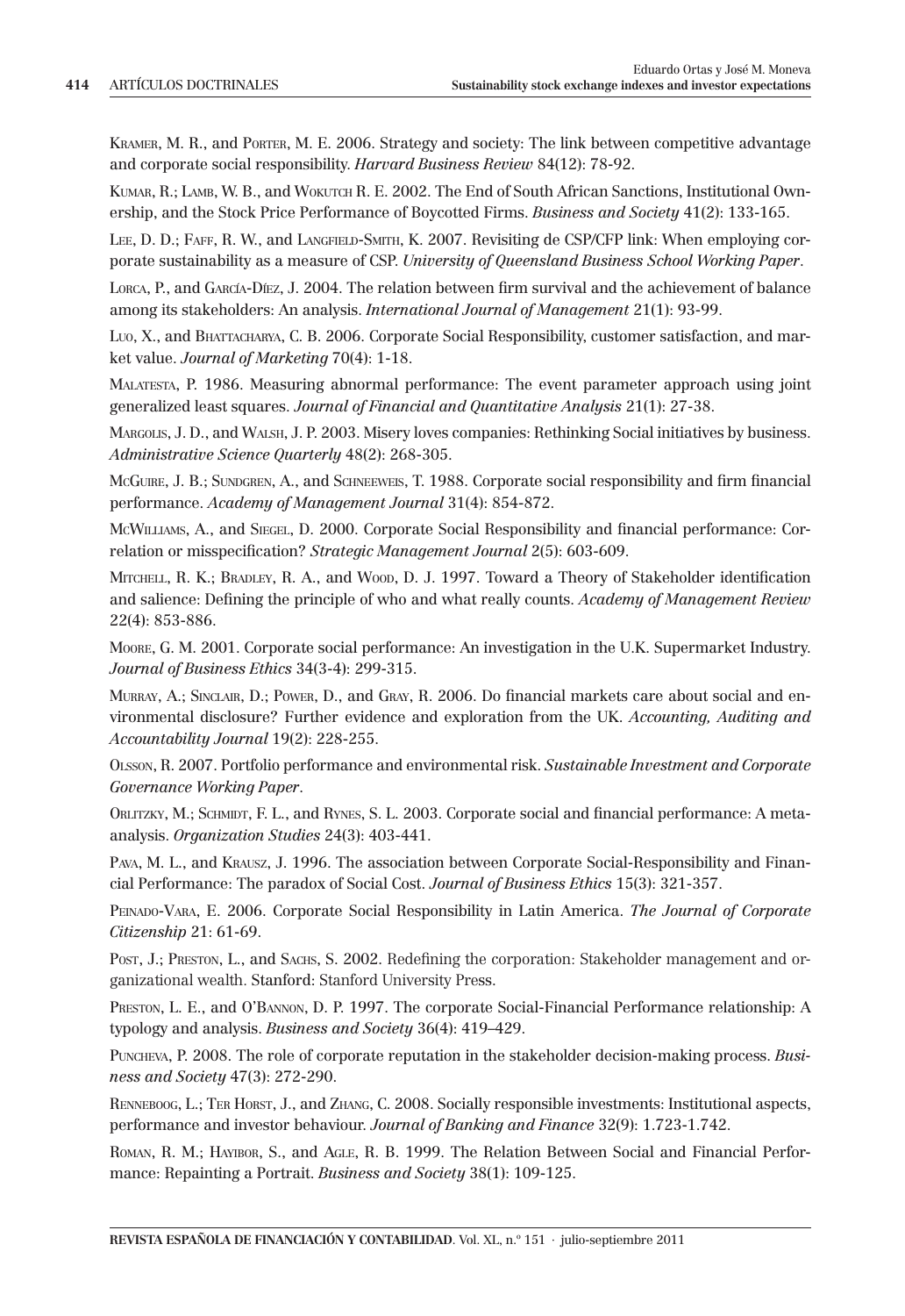RUF, B. M.; MURALIDHAR, K.; BROWN, R. M.; JANNEY, J. J., and PAUL, K. 2001. An empirical investigation of the relationship between change in Corporate Social Performance and Financial Performance: A Stakeholder Theory perspective. *Journal of Business Ethics* 32(2): 143-156.

RUSSO, M. V., and FOUTS, P. A. 1997. A resource-based perspective on corporate environmental performance and profitability. *Academy of Management Journal* 40(3): 534-559.

SALINGER, M. 1992. Standard errors in event studies. *Journal of Finance and Quantitative Analysis* 27(1): 39-53.

SCHNIETZ, K. E., and EPSTEIN, M. J. 2005. Exploring financial value of a reputation for Corporate Social responsibility during a crisis. *Corporate Reputation Review* 7(4): 327-345.

SEIFERT, B.; MORRIS, S. A., and BARTKUS, B. R. 2003. Comparing Big Givers and Small Givers: Financial Correlates of Corporate Philanthropy. *Journal of Business Ethics* 45(3): 195-211.

SEIFERT, B.; MORRIS, S. A., and BARTKUS, B. R. 2004. Having, giving, and getting: Slack resources, Corporate philanthropy, and firm financial performance. *Business and Society* 43(2): 135-161.

SHANE, P. B., and SPICER, B. H. 1983. Market response to environmental information produced outside the firm. *Accounting Review* 58(3): 521-536.

SHIPPER, K., and THOMPSON, R. 1983. The impact of merger-related regulations on the shareholders of acquiring firms. *Journal of Accounting Research* 21(1): 184-221.

SPICER, B.H. 1978. Investors, corporate social performance and information disclosure: An empirical study. *Accounting Review* 53(1): 94-111.

STEADMAN, M. E.; ZIMMERER, T. W., and GREEN, R. F. 1995. Pressures from stakeholders hit Japanese companies. *Long Range Planning* 28(6): 29-37.

STANWICK, P. A., and STANWICK, S. D. 1998. The relationship between Corporate Social Performance and organizational size, financial performance and environmental performance: An empirical examination. *Journal of Business Ethics* 17(2): 195-204.

ULLMAN, A. 1985. Data in search of a theory: A critical examination of the relationships among social performance, social disclosure, and economic performance of U.S. firms. *Academy of Management Review* 10(3): 540-557.

VAN BEURDER, P., and GÖSSLING, T. 2008. The worth of values –A literature review on the relation between corporate social and financial performance. *Journal of Business Ethics* 82(2): 407-424.

VAN DE VELDE, E.; VERMEIR, W., and CORTEN, F. 2005. Finance and accounting: Corporate social responsibility and financial performance. Corporate Governance 5: 129-138.

VASANTHAKUMAR, N. B. 1999. Does environmental compliance pay? *Environmentalist* 19(4): 337-342.

WADDOCK, S. A., and GRAVES, S. B. 1997. The Corporate Social Performance –Financial Performance Link. *Strategic Management Journal* 18(4): 303-319.

WARTICK, S. L., and COCHRAN, P. L. 1985. The evolution of the corporate social performance model. *Academy of Management Review* 10(4): 758-769.

WOOD, D. J. 1991. Corporate social performance revisited. *Academy of Management Review* 16(4): 691-718.

WOOD, D. J. 2008. Corporate Responsibility and Stakeholder Theory: Callenging the neoclassical paradigm: in AGLE, B. R.; DONALDSON, T.: FREEMAN, R. E.; JENSEN, M. C.; MITCHELL, R., and WOOD, D. J. Dialogue: Towards a superior Stakeholder Theory. *Business Ethics Quarterly* 18(2): 153-190.

WOOD, D. J., and JONES, R. E. 1995. Stakeholder mismatching: A theoretical problem in empirical research in corporate social performance. *International Journal of Organizational Analysis* 3(3): 229-267.